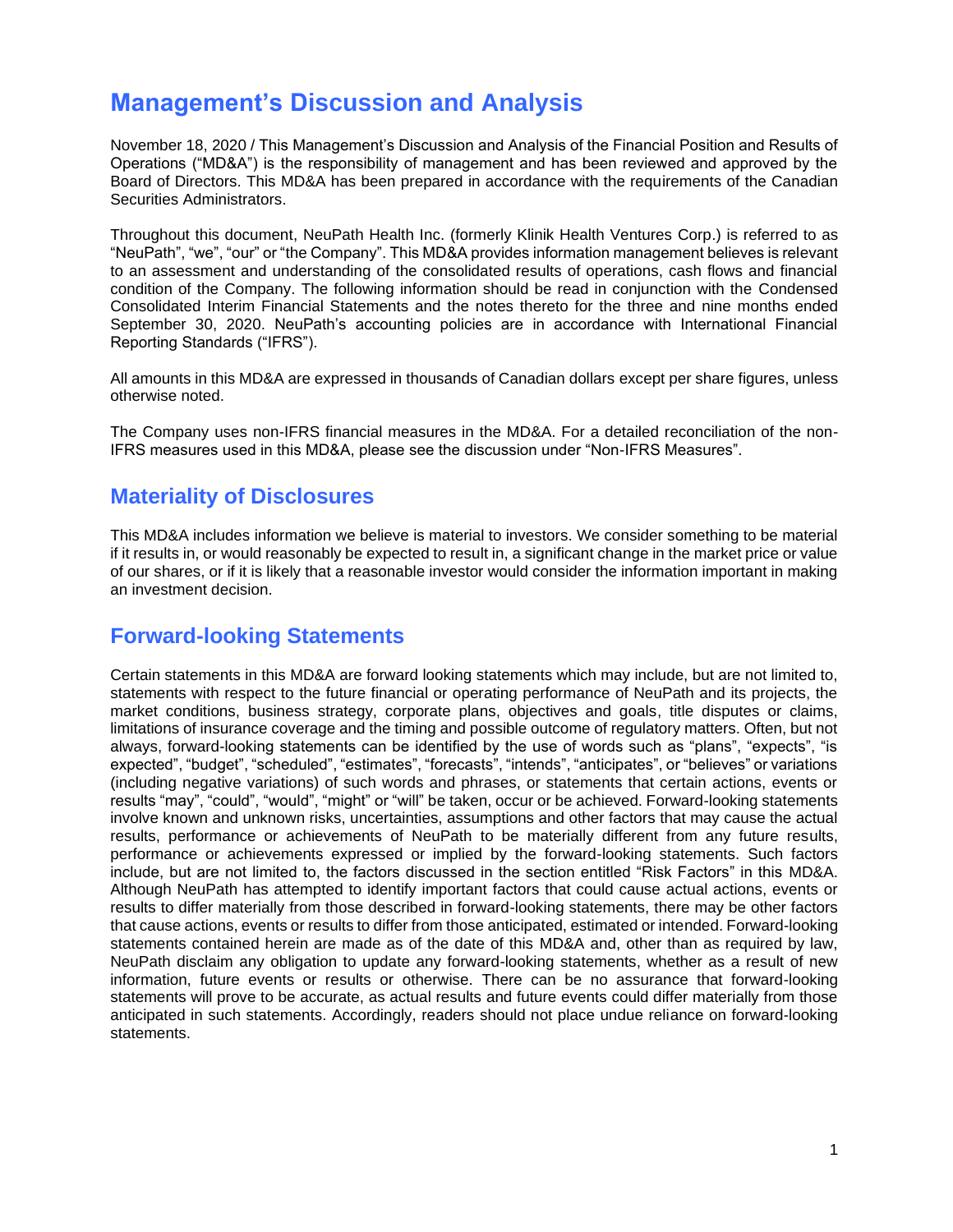# **Highlights and Key Business Developments**

During the quarter and prior to the release of the third quarter results:

- On November 13, 2020, the Company closed a short-form prospectus offering, on a bought deal basis, including the full exercise of the underwriters' overallotment option. The Company issued a total of 13,340,000 units at the price of \$0.90 cents per unit for aggregate gross proceeds of \$12,006,000 (See *Significant Transactions - Bought Deal Financing*);
- On October 6, 2020, the Company announced an initiative to expand its digital health capabilities to develop a proprietary digital health solution designed to provide chronic pain patients with multimodal care and the tools they need to live a complete and fulfilled life (see *Overview – Technology*);
- Adjusted EBITDA increased to \$735,000 or 6.1% of revenue for the three months ended September 30, 2020 compared to \$660,000 or 5.2% of revenue in the comparative quarter; and
- In response to COVID-19, the Company started offering virtual visits to patients and successfully converted approximately 9% of total patient visits to virtual visits since the start of COVID-19.

## **Qualifying Transaction**

On June 25, 2020, the Company completed its qualifying transaction with 2576560 Ontario Inc. ("257"), Canada's largest provider of chronic pain management services (the "Qualifying Transaction"). Prior to the Qualifying Transaction, the Company was known as Klinik Health Ventures Corp. ("Klinik"), a capital pool company as defined by Policy 2.4 of the TSX Venture Exchange (the "Exchange"). Pursuant to the terms of the Qualifying Transaction, the Company indirectly acquired all of the issued and outstanding shares of 257 in consideration for common shares of the Company. The Qualifying Transaction resulted in a reverse takeover of the Company by 257. Upon the completion of the Qualifying Transaction, the business of 257 became the business of the Company as a result of 257 becoming a wholly owned subsidiary of the Company. The common shares of the Company resumed trading on the Exchange on July 6, 2020 under the ticker symbol "NPTH" (See *Significant Transactions - Qualifying Transaction*).

The shareholders of 257 held approximately 86.4% of the voting shares of the Company immediately after the transaction and is considered the acquiring company for accounting purposes. Since Klinik did not meet the definition of a business under IFRS 3, the acquisition was accounted for as the purchase of Klinik's assets by 257. Consequently, the transaction is accounted for as a continuation of the financial statements of 257.

### **Impact of the COVID-19 Pandemic**

On March 11, 2020, the World Health Organization declared the outbreak of the novel strain of coronavirus, specifically identified as "COVID-19", a global pandemic. The outbreak resulted in governments worldwide enacting emergency measures to combat the spread of the virus. These measures, which included the implementation of travel bans, border shutdowns, self-imposed quarantine periods, closure of non-essential businesses and restrictive social measures, have caused material disruption to businesses globally, resulting in an economic slowdown, and significant volatility in global equity markets.

COVID-19 had a negative impact on the Company's revenue during the end of the first quarter and into the second quarter of 2020. During this period, a number of patients cancelled appointments and, in an effort to protect our patients, staff and physicians, we restricted patient volumes in our clinics and temporarily closed three clinics to patient visits at the end of March. To minimize the impact on revenue, we were able to shift some patients, physicians and staff to other clinics in our network. In addition, we started to offer virtual visits to our patients and since the start of COVID-19, we successfully converted approximately 9% of total patient visits to virtual visits. After implementing additional safety protocols, the three clinics closed to patient visits in March were reopened in late April and early May.

In response to the negative economic impact of COVID-19, various government programs were announced to provide financial relief to affected businesses. The Company determined that it qualified for the Canada Emergency Wage Subsidy ("CEWS") program under the COVID-19 Economic Response Plan in Canada. For the three and nine months ended September 30, 2020, the Company recognized payroll subsidies of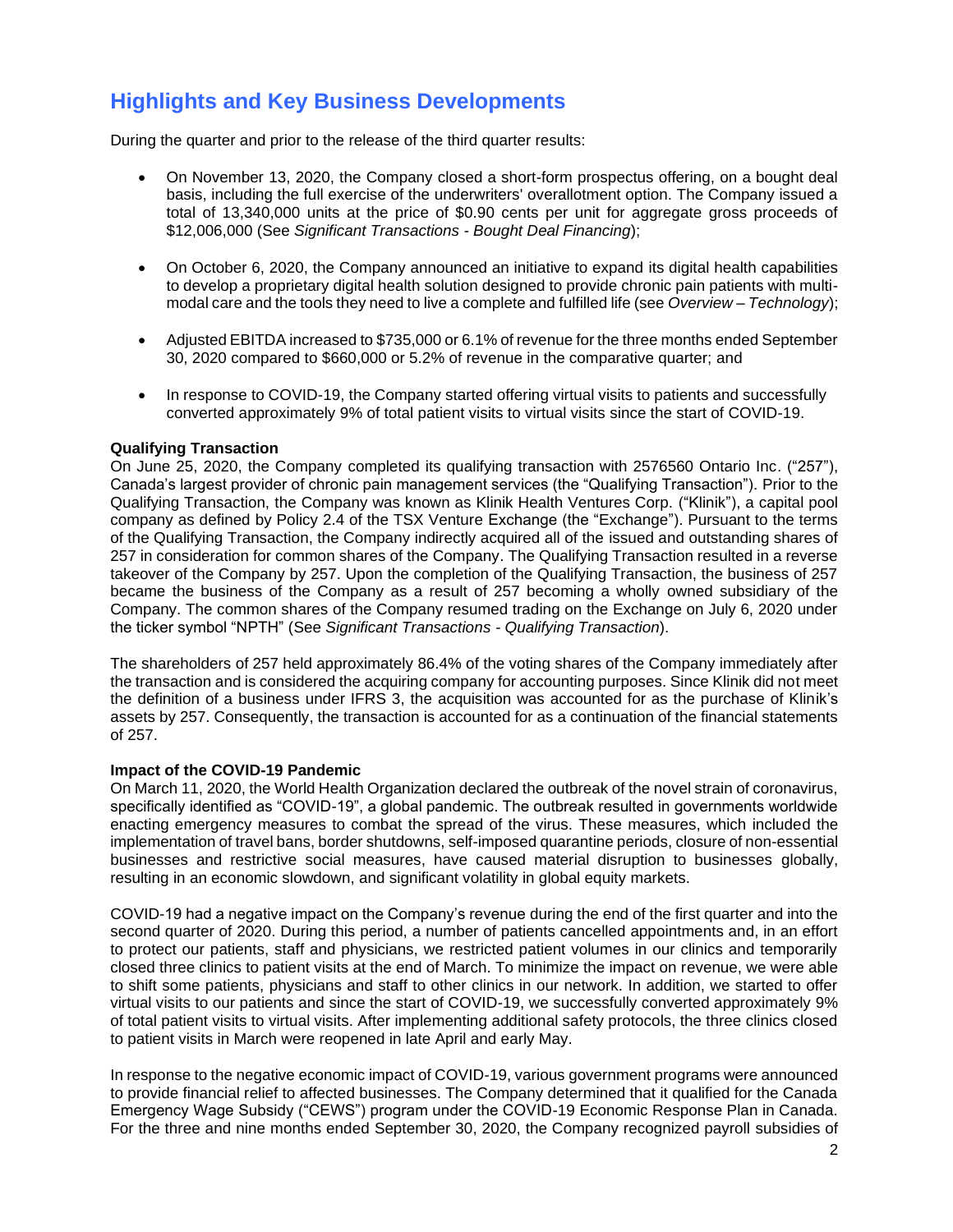\$0.2 million and \$0.7 million under CEWS. In addition, the Company deferred \$0.5 million in debt repayments representing monthly principal payments of \$0.1 million on its RBC debt facility from March to July.

COVID-19 also impacted the cost of providing medical services to our patients. The Company incurred additional costs related to purchasing personal protection equipment, as well as additional labour costs to screen patients for COVID-19 symptoms prior to their appointments to ensure the safety of patients, physicians, and our staff. This increase in labour costs was offset by CEWS.

NeuPath's executive team is closely monitoring the evolution of the pandemic and continues to focus on using technology to improve patient care. The health and safety of our employees, patients, physicians, and community continue to be a top priority and the Company will continue to operate in a manner consistent with the emergency measures implemented by the Government of Canada and the Province of Ontario to combat the spread of COVID-19.

## **Overview**

NeuPath is Canada's largest provider of chronic pain management services that operates under two leading brands in Ontario: CPM - Centres for Pain Management ("CPM") and InMedic Creative Medicine ("InMedic"). NeuPath has 12 locations across Ontario with more than 100 health care providers that provide care to over 11,000 patients annually. NeuPath offers a comprehensive chronic pain assessment and multimodal treatment plan based on recommendations by a group of trained physicians to help patients manage their chronic pain and optimize their quality of life. In addition to chronic pain management clinics, NeuPath provides workplace health services and independent medical assessments to disability insurers through its subsidiary, CompreMed Canada Inc. ("CompreMed"). The single, largest cost of chronic pain is lost productivity due to job loss and sick days.

## **Background**

NeuPath's mission is to provide patients with the care and tools they need to live a complete and fulfilled life and to assist its patients to reclaim the daily life activities that have been taken by injury or illness. NeuPath operates a number of businesses providing medical services to a variety of customers.

#### *Chronic Pain Medical Clinics*

NeuPath is Canada's largest service provider in the highly fragmented chronic pain management market and operates 12 chronic pain management clinics across Ontario under two leading brands: (i) CPM and (ii) InMedic.

Chronic pain affects approximately 1 in 5 Canadians and is a complex, multidimensional condition impacted by biological, behavioural, and social factors. As a result, NeuPath's more than 100 health care providers consider each of these factors when assessing and treating each patient. Traditional medical treatments are supplemented with access to NeuPath's Chronic Pain Self-Management Program, medical cannabis and mindfulness meditation. This multimodal approach goes beyond treating the pain sensation and targets some of the underlying and contributing behavioural and social factors. In addition, the multimodal approach provides patients with the education and tools needed to help self-manage their chronic condition.

NeuPath generates revenue by providing both insured and uninsured services to patients. Insured services include treatments or procedures covered by provincial health plans and third-party health insurance plans. In most cases, the insurer is billed directly by NeuPath. Uninsured services include treatments and procedures that are not covered by provincial health plans or third-party health insurance plans and are billed directly to patients.

Patients experiencing pain for at least three months are referred to NeuPath clinics by family physicians or nurse practitioners. Prior to their first visit, patients complete an extensive questionnaire. The questionnaire is designed to gain a better understanding of the patient's pain, the pain's impact on their life, and the patient's medical history and lifestyle. Patients then complete an assessment with one of NeuPath's chronic pain practitioners. The goal of the assessment is to gain a better understanding of the patient's condition in order to create a treatment plan. Every patient is different from a biological, behavioural, and social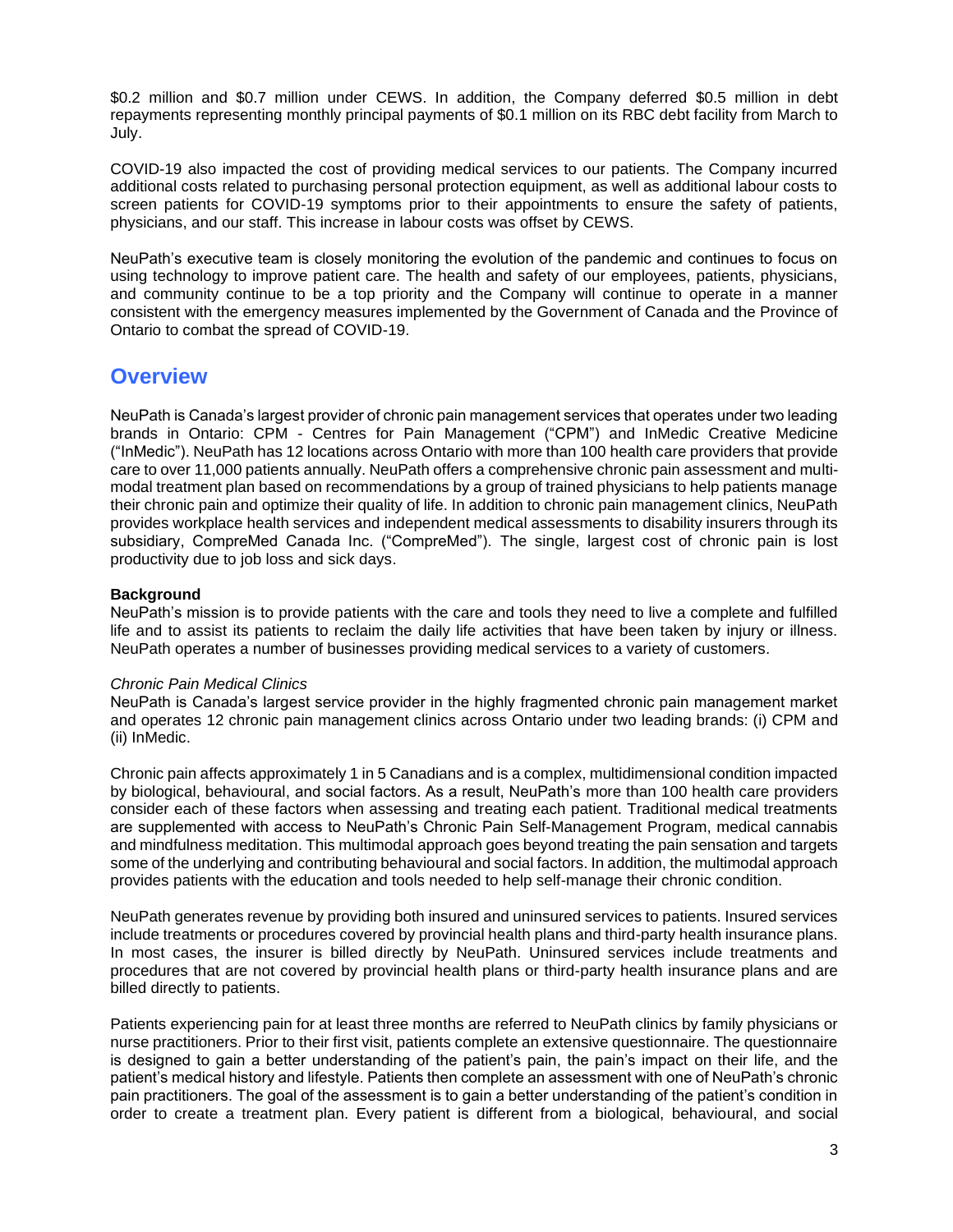perspective, so treatment plans reflect these differences and vary from patient to patient. Common elements of treatment plans include:

- Injection-based Therapies: NeuPath's physicians inject analgesics around a specific nerve or bundle of nerves with the goal of reducing pain intensity. These nerve blocks are covered to varying degrees by provincial health plans. In addition, NeuPath also offers therapeutic Botox injections for the treatment and prevention of chronic migraines. Botox injections are covered by some thirdparty health insurance plans.
- Infusion Therapy: At select clinic locations, NeuPath offers intravenous lidocaine infusion therapy for the treatment of neuropathic pain, Complex Regional Pain Syndrome, and chronic diabetic neuropathy. In general, provincial health insurance plans offer coverage for intravenous lidocaine infusion therapy.
- Chronic Pain Self-Management Program: Based on research conducted at Stanford University, the Chronic Pain Self-Management Program is a group-based, facilitated, and highly interactive six week/twelve-hour program. The program is a psychoeducational, cognitive behavioural program which helps patients better understand chronic pain and teaches non-medicated coping strategies and goal setting. Topics include: techniques and coping strategies to deal with frustration, fatigue, pain, and isolation; appropriate exercise for improving and maintaining strength, flexibility, and endurance; appropriate use of medications; communicating effectively with family, friends, and health professionals; nutrition; and evaluating new treatments. Research has shown that similar programs have shown significant short-term improvements in pain, dependency, vitality, aspects of role functioning, life satisfaction, and self-efficacy.
- Optimization of Pharmacotherapy: The Canadian Pain Society guidelines for the treatment of neuropathic pain recommends gabapentinoids, tricyclic antidepressants, and serotoninnorepinephrine reuptake inhibitors as first-line agents for treating neuropathic pain. Tramadol and other opioids are recommended as second-line agents for treating neuropathic pain. Oftentimes, the therapies patients receive at NeuPath will allow NeuPath's physicians to optimize, reduce, eliminate or replace patients' pain medications. For example, research shows that intravenous lidocaine infusions are an effective adjuvant therapeutic approach for chronic pain management particularly for opioid dependent patients.
- Medical Cannabis: In conjunction with other therapeutic approaches, NeuPath's physicians also prescribe medical cannabis where appropriate. The Canadian Pain Society recently updated their guidelines for the treatment of neuropathic pain and cannabinoids are recommended as third-line agents.

NeuPath measures capacity utilization across its clinic network using a calculation based on an amalgam of the percentage of available physician shifts that are staffed and the percentage of available appointment slots that are filled. Recognizing that reaching 100% capacity utilization is not a realistic goal, NeuPath uses 80% as theoretical full capacity. Based on theoretical full capacity, NeuPath's current capacity utilization is 53% across its clinic network for the nine-month period ended September 30, 2020 compared to 56% for the year ended December 31, 2019. Capacity in the first half of 2020 was 51% and was negatively impacted by COVID-19; however, in the third quarter, capacity improved to 55% and was negatively impacted by a flood at a clinic that closed the clinic for three weeks. NeuPath believes there is a significant opportunity to grow revenues by increasing capacity utilization, which NeuPath is working to accomplish by recruiting more physicians, increasing patient throughput, and adding complementary services to its clinics.

In addition to opportunities to grow revenue organically, NeuPath believes there is an opportunity to grow via acquisition. The physician services clinic segment in Canada is fragmented and regionalized due to provincial administration of health insurance plans. In addition, there are a limited number of groups acquiring clinics which, combined with the fragmented nature of the market, leads NeuPath to believe there is an opportunity to acquire clinics at attractive valuations. For these same reasons, NeuPath also believes that acquiring clinics is an effective way to grow its geographic footprint and enter new markets.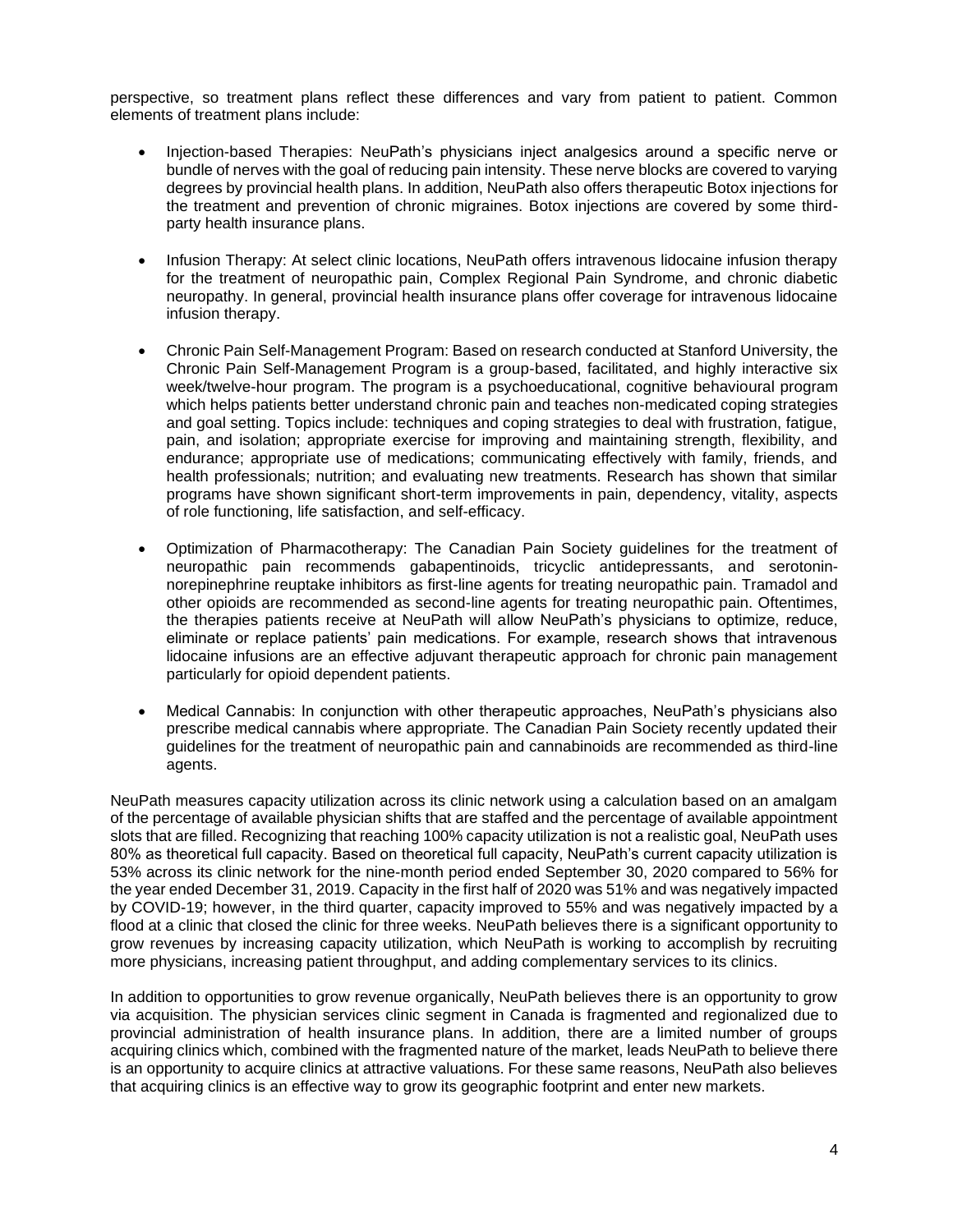#### *Corporate Wellness*

Studies have shown that chronic pain is more costly than cancer, HIV, and heart disease combined. This cost is mainly driven by lost productivity due to job loss and sick days. In an effort to help employees return to work and reduce productivity losses, NeuPath provides workplace health services and independent medical assessments to disability insurers and employers through its subsidiary, CompreMed. Disability insurers and employers' contract with CompreMed to provide medical assessments for plan members or employees.

#### *Physician Staffing*

NeuPath provides physician staffing for provincial correctional institutions, federal correctional institutions, and hospital health departments across Canada.

#### *Clinical Research*

NeuPath provides contract research services to pharmaceutical companies. Research studies on chronic pain are underfunded and despite the large economic burden of chronic pain, only a fraction of health research spending is directed to chronic pain focused studies. Additional research benefits our patients and care providers, so NeuPath is committed to participating in, funding, or generating more chronic pain research. NeuPath enrolled 516 patients in a study focused on chronic pain and the impact of NeuPath's treatments on patients' lives. A Canadian academic institution is analyzing the data from the study and the Company expects the study results to be available in the second quarter of 2021.

#### **Technology**

#### *Expansion of Digital Health Capabilities*

As a result of the COVID-19, the Company has accelerated its digital health strategy. The Company believes that a complete digital health strategy includes both telemedicine and remote chronic pain management. Telemedicine or virtual care utilizes technology to virtually connect patients directly with doctors and other health care providers in real-time, while remote chronic pain management utilizes technology to provide patients with a platform to access personalized guided education, tools, and tracking.

When compared to in-person visits, virtual visits have their limitations. As a result, the Company, in conjunction with its roster of physicians, developed specific use cases for telemedicine. Currently, the Company is offering virtual visits for medication management and counselling for vulnerable or immunecompromised patients. Since the start of COVID-19, the Company reported that it had converted 9% of total patient visits to virtual visits. In addition, the Company is also evaluating the use of telemedicine to conduct initial assessments for new patients.

On October 5, 2020, the Company announced that it is working with Pivot Design Group ("Pivot") to develop remote chronic pain management technology for patients. The technology will include a personalized program that will provide patients with access to education, tools, and health insights. In an effort to generate remote chronic pain management tools with higher engagement, Pivot and the Company are working together to conduct research and testing with patients, physicians, and stakeholders. The Company is targeting the first quarter of 2021 for the completion of the first iteration of remote chronic pain management tools for beta testing at selected clinics.

# **Growth Strategy**

The Company's growth strategy is focused on two key pillars:

- Organic growth The Company's focus is to generate revenue growth by improving capacity utilization at its existing medical clinics. Capacity improved to 56% in 2019 compared to 29% in 2017, but was negatively impacted by COVID-19 and the temporary closure of a medical clinic due to a flood in the nine-month period ended September 30, 2020 and decreased to 53%.
- Strategic acquisitions The market for medical clinics is highly fragmented in Canada. The Company plans to acquire medical clinics in other provinces to expand its footprint and continue to leverage its existing infrastructure.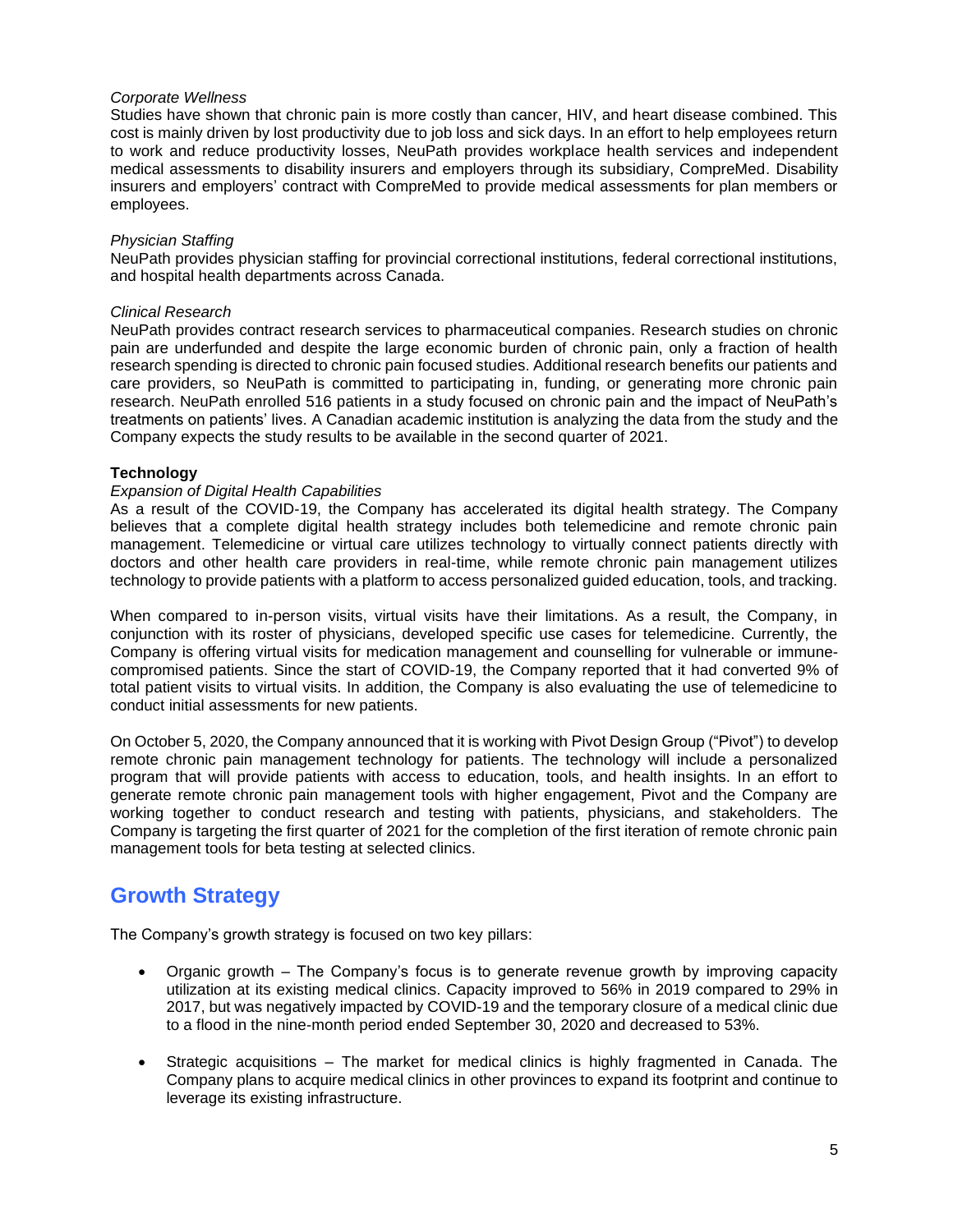# **Significant Transactions**

## **Bought Deal Financing**

On November 13, 2020, the Company closed a short-form prospectus offering, on a bought deal basis, including the full exercise of the underwriters' overallotment option. The Company issued a total of 13,340,000 units at the price of \$0.90 cents per unit for aggregate gross proceeds of \$12,006,000. Each unit comprises one common share and one-half of one common share purchase warrant of the Company. Each whole warrant is exercisable into one common share of the Company at an exercise price of \$1.25 for two years from closing. The Company has the right to accelerate the expiry date of the warrants, upon no less than 15 days' notice if the volume weighted average trading price of the common shares for any twenty consecutive trading days on the Exchange exceeds \$1.75. In connection with the bought deal, the underwriters were paid cash commissions of \$720,360 and issued 800,400 agent's warrants. Each agent warrant is exercisable to acquire one common share of the Company at the exercise price of \$0.90 per common share for a period of 2 years from the closing date of the offering. The Company incurred additional share issuance costs amounting to approximately \$0.6 million in connection to the financing.

#### **Qualifying Transaction**

On June 25, 2020, the Company closed its Qualifying Transaction. The Qualifying Transaction was effected through a reverse takeover structured as a court approved plan of arrangement under Section 182 of the *Business Corporations Act* (Ontario) (the "Arrangement") on the terms and conditions set out in the arrangement agreement dated as of April 24, 2020, among the Company, 2752695 Ontario Inc. (a wholly owned subsidiary of the Company at the time) and 257.

Pursuant to the Arrangement: (i) the holders of common shares of 257 received five (5) common shares of the Company in exchange for each common share of 257 held by them (the "Exchange Ratio"); (ii) all outstanding options and warrants of 257 were exchanged, based on the Exchange Ratio, for options and warrants of the Company on substantially similar terms and conditions; and (iii) 257 amalgamated with 2752695 Ontario Inc. Immediately following the completion of the Arrangement, the Company completed a share consolidation on a 5:1 basis (the "Consolidation"). Upon completion of the Arrangement and the Consolidation, there were 28,503,446 common shares of the Company issued and outstanding, of which, former shareholders of 257 held approximately 86% of the Company's then issued and outstanding common shares. As a result, the Qualifying Transaction resulted in the reverse takeover of the Company by 257.

Upon completion of the Qualifying Transaction, the business of 257 became the business of the Company as a result of 257 becoming a wholly owned subsidiary of the Company. The common shares of the Company resumed trading on the Exchange on July 6, 2020 under the ticker symbol "NPTH".

#### **Convertible Debenture Issuance**

From October 13, 2017 to May 15, 2018, the Company, through various tranches, completed a nonbrokered private placement of convertible debenture units of NeuPath ("NeuPath Convertible Debenture Units") for aggregate gross proceeds of \$4.2 million. Each NeuPath Convertible Debenture Unit consisted of: (i) a NeuPath convertible debenture; and (ii) 2,500 NeuPath warrants ("NeuPath Warrants"). In connection with the NeuPath Convertible Debenture Unit offering, 1,041,250 NeuPath Warrants were issued.

Each NeuPath convertible debenture was convertible at any time up to and including the date that is twentyfour months from the date of issuance and has a stated interest rate of 8%, at the conversion price. Each NeuPath Warrant issued in connection with the NeuPath Convertible Debenture Unit offering, other than the NeuPath Warrants issued in connection with the tranche that was completed on May 15, 2018, entitled the holder thereof, subject to adjustments, to acquire one NeuPath share at any time on or before the date that is thirty-six (36) months from the date of issuance, at a price of \$1.00 per NeuPath share. Each of the NeuPath Warrants issued in connection with the tranche that was completed on May 15, 2018, entitles the holder thereof, subject to adjustments, to acquire one NeuPath share at any time on or before the date that is twenty-four (24) months from the date of issuance, at a price of \$1.00 per NeuPath share.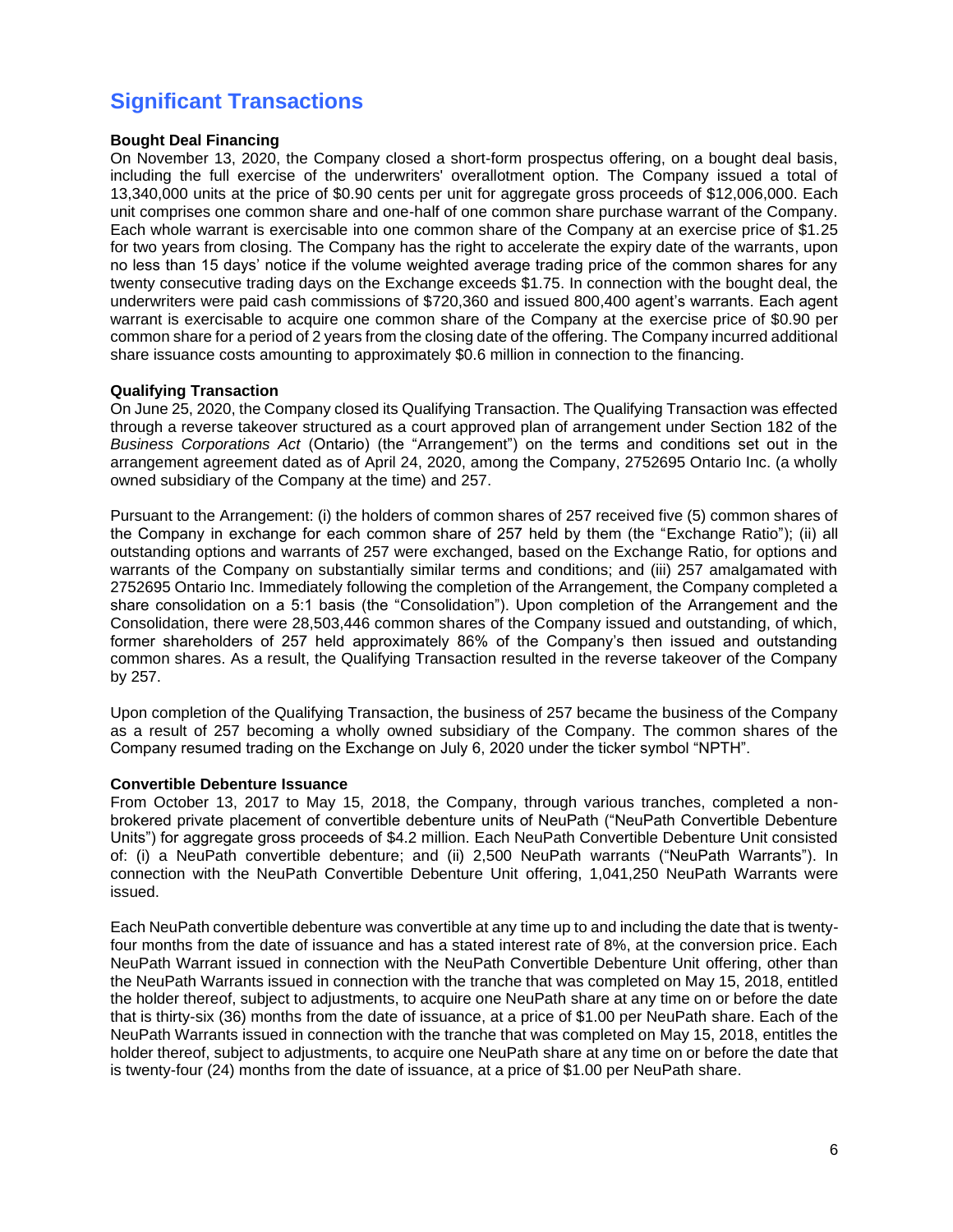The NeuPath convertible debentures may be converted into common shares at the discretion of the holder at the lesser of \$1.00 per common share or a 25% discount to the price per common share upon the occurrence of a liquidity event.

A liquidity event is defined as follows ("Liquidity Event"):

- The completion of a public offering of common shares by the Company and listing of same on a Canadian or U.S. stock exchange;
- The sale for cash proceeds of all the issued and outstanding shares in the capital stock of the Company; and
- The amalgamation or any other corporate transaction involving the Company with or into another entity pursuant to which the common shares of the resulting issuer from such transaction are listed on a Canadian or U.S. stock exchange.

In the fourth quarter of 2019, the maturity date of the NeuPath convertible debentures was extended to March 31, 2020. Subsequently, on March 24, 2020, the maturity date was further extended to August 31, 2020.

Pursuant to the Qualifying Transaction with Klinik, the face value of the convertible debentures and all accrued and outstanding interest was converted to 6,724,691 common shares of 257.

The Company did not issue any convertible debentures during the three and nine months ended September 30, 2020 or during the year ended December 31, 2019. There were no convertible debenture obligations at September 30, 2020.

#### **Preferred Shares Issuance**

From October 31, 2017 to December 21, 2017, NeuPath completed a non-brokered private placement of Class A Preferred Share units of NeuPath (the "NeuPath Preferred Share Units") for aggregate gross proceeds of \$835. Each NeuPath Preferred Share Unit consisted of: (i) one NeuPath Preferred Share; and (ii) one-quarter of a NeuPath Warrant. In connection with the Preferred Share Unit offering, 835,000 NeuPath Preferred Shares and 208,750 NeuPath Warrants were issued.

Each NeuPath Preferred Share entitled the holder thereof to receive an annual dividend equal to 8% of the initial NeuPath Preferred Share price of \$1.00, which accrues quarterly in arrears and is payable in kind. Each issued and fully paid NeuPath Preferred Share may at any time be converted, at the option of the holder thereof, into NeuPath shares at the conversion price. The NeuPath Preferred Shares automatically convert into NeuPath shares at the lesser of \$1.00 per common share or a 25% discount to the price per common share upon the occurrence of a Liquidity Event. In addition, the NeuPath Preferred Shares are required to be redeemed by NeuPath for cash at a price of \$1.00 per NeuPath Preferred Share on the date that is two years from the date of issuance. On December 10, 2019, the NeuPath Preferred Share mandatory redemption period was extended to March 31, 2020. On March 24, 2020, the NeuPath Preferred Share mandatory redemption period was further extended to August 31, 2020.

Pursuant to the Qualifying Transaction with Klinik, the NeuPath Preferred Shares and all accrued and outstanding interest was converted to 1,351,796 common shares of 257.

# **Non-IFRS Financial Measures**

The Company discloses non-IFRS measures (such as adjusted EBITDA) that do not have standardized meanings prescribed by IFRS. The Company believes that shareholders, investment analysts and other readers find such measures helpful in understanding the Company's financial performance. Non-IFRS financial measures do not have any standardized meaning prescribed by IFRS and may not have been calculated in the same way as similarly named financial measures presented by other reporting issuers and therefore unlikely to be comparable to similar measures presented by other companies. Furthermore, these non-IFRS measures should not be considered in isolation or as a substitute for measures of performance or cash flows as prepared in accordance with IFRS.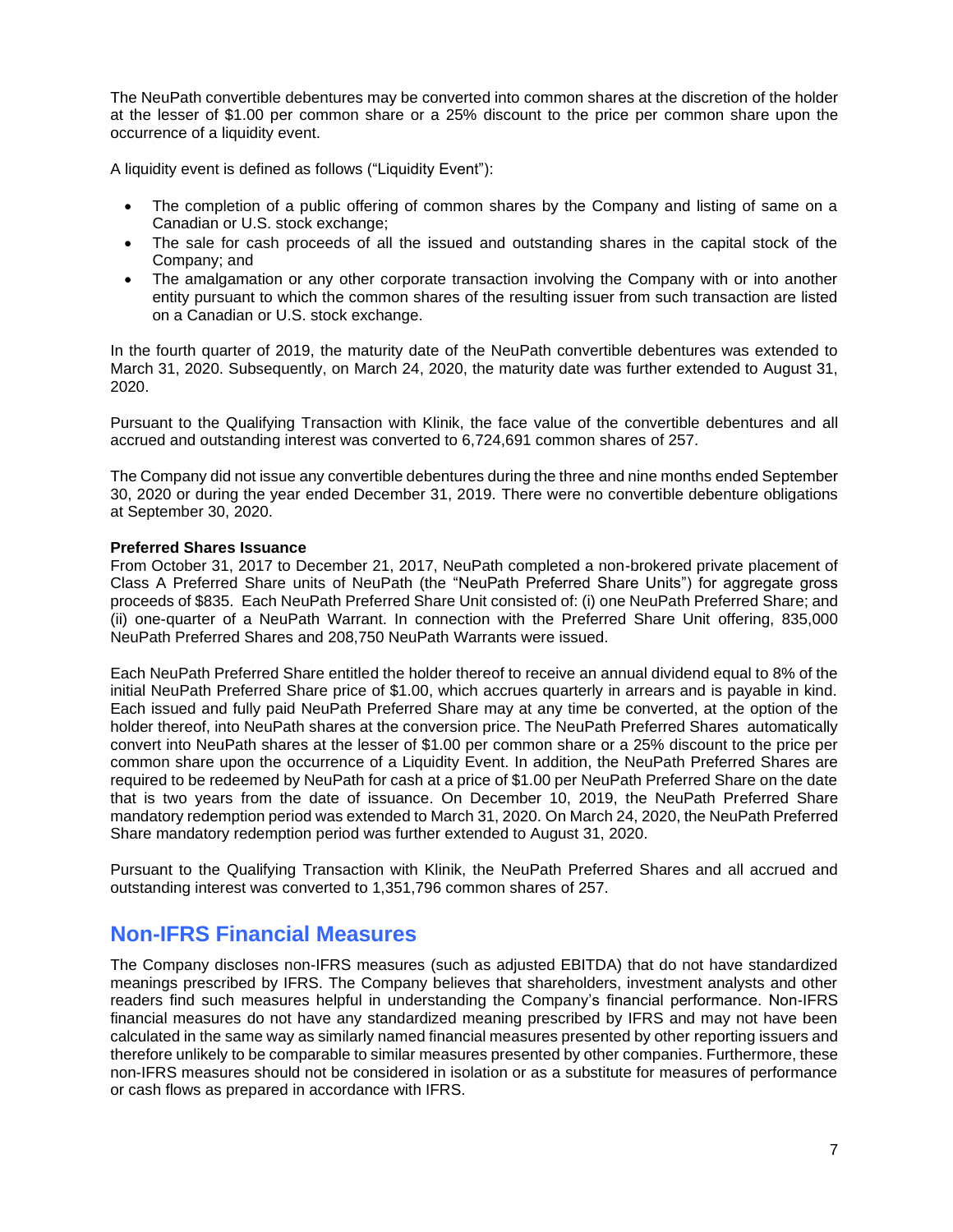## **Adjusted EBITDA**

EBITDA refers to net income (loss) determined in accordance with IFRS, before depreciation and amortization, net interest expense (income) and income tax expense (recovery). The Company defines adjusted EBITDA as net income (loss) before depreciation and amortization, net interest expense (income) and income tax expense (recovery), plus stock-based compensation expense, restructuring, fair value adjustments, listing expense and transaction costs, impairment and finance income. Management believes adjusted EBITDA is a useful supplemental measure to determine the Company's ability to generate cash available for working capital, capital expenditures, debt repayments, interest expense and income taxes.

The following table provides a reconciliation of adjusted EBITDA to net income (loss):

|                                       |       | Three Months ended<br>September 30 |         | Nine Months ended<br>September 30 |
|---------------------------------------|-------|------------------------------------|---------|-----------------------------------|
|                                       | 2020  | 2019                               | 2020    | 2019                              |
|                                       | S     | \$                                 | \$      | \$                                |
| Net loss and comprehensive loss       | (290) | (589)                              | (4,471) | (2, 549)                          |
| Add back:                             |       |                                    |         |                                   |
| Depreciation and amortization         | 632   | 627                                | 1,892   | 1,857                             |
| Net interest expense                  | 153   | 462                                | 1,289   | 1,394                             |
| Income tax expense                    | 190   | 81                                 | 397     | 373                               |
| <b>EBITDA</b>                         | 685   | 581                                | (893)   | 1,075                             |
| Add back:                             |       |                                    |         |                                   |
| Stock-based compensation              | 61    |                                    | 124     |                                   |
| Fair value adjustments                |       | 93                                 | 405     | 401                               |
| Listing expense and transaction costs |       |                                    | 2,258   |                                   |
| Finance income                        | (11)  | (14)                               | (35)    | (42)                              |
| <b>Adjusted EBITDA</b>                | 735   | 660                                | 1,859   | 1,434                             |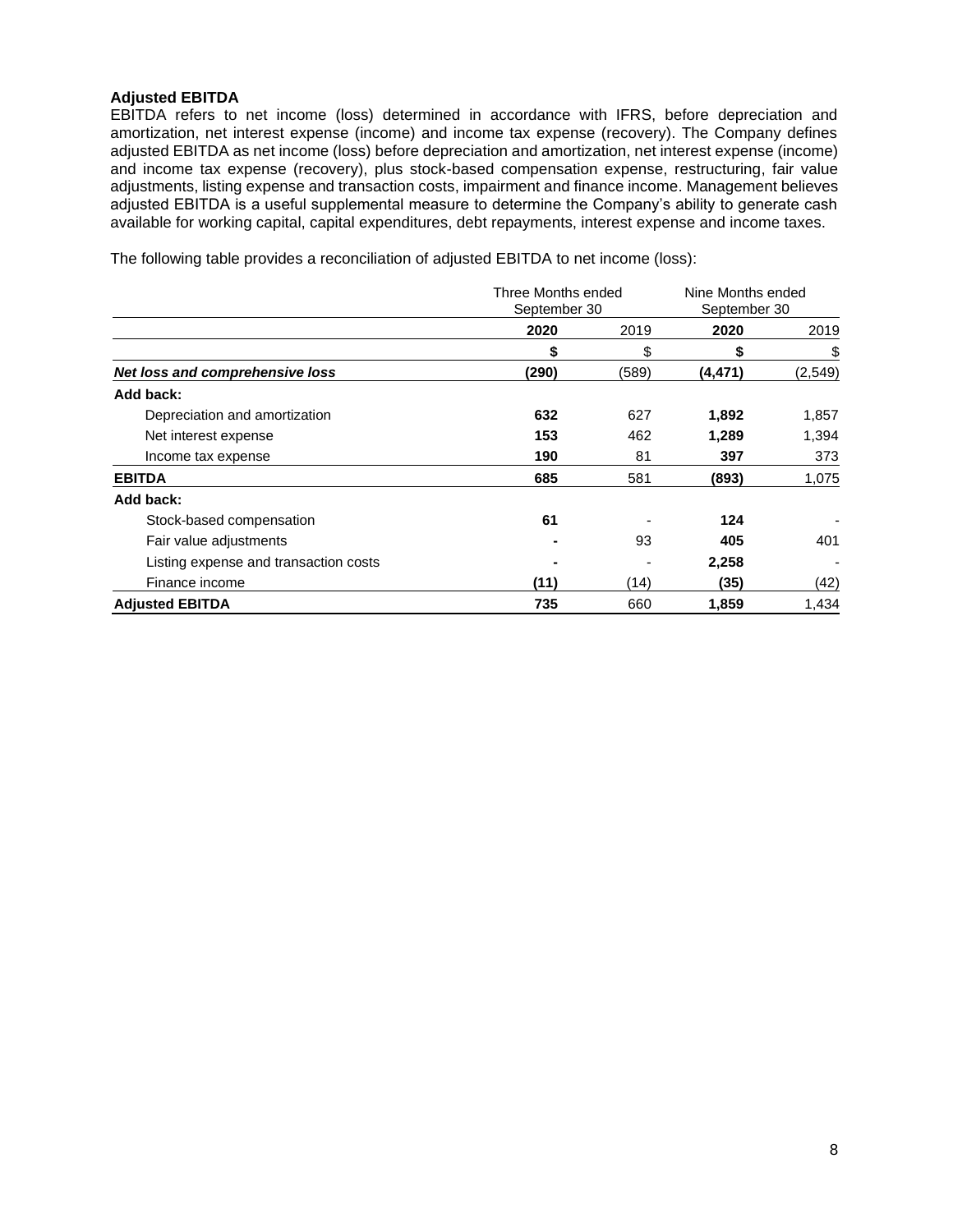# **Selected Financial Information**

|                                       | Three Months ended<br>September 30 |        | Nine Months ended<br>September 30 |          |
|---------------------------------------|------------------------------------|--------|-----------------------------------|----------|
|                                       | 2020                               | 2019   | 2020                              | 2019     |
|                                       | \$                                 | \$     | \$                                | \$       |
| <b>Operations</b>                     |                                    |        |                                   |          |
| Clinic revenue                        | 11,434                             | 11,967 | 32,678                            | 34,360   |
| Non-clinic revenue                    | 571                                | 702    | 2,151                             | 2,235    |
| <b>Total Revenue</b>                  | 12,005                             | 12,669 | 34,829                            | 36,595   |
| <b>Total operating expenses</b>       | 12,116                             | 13,098 | 36,275                            | 38,412   |
| Loss from operations                  | (111)                              | (429)  | (1,446)                           | (1, 817) |
| Other expenses (income)               | (11)                               | 79     | 2,628                             | 359      |
| Loss before income taxes              | (100)                              | (508)  | (4,074)                           | (2, 176) |
| Income tax expense                    | 190                                | 81     | 397                               | 373      |
| Net loss and total comprehensive loss | (290)                              | (589)  | (4,471)                           | (2, 549) |
| <b>Adjusted EBITDA<sup>1</sup></b>    | 735                                | 660    | 1,859                             | 1,434    |

|                               | As at<br>September 30, December 31,<br>2020 | As at<br>2019 |
|-------------------------------|---------------------------------------------|---------------|
| <b>Financial Position</b>     |                                             | \$            |
| Cash                          | 2,338                                       | 883           |
| <b>Total assets</b>           | 37,213                                      | 37,990        |
| Total non-current liabilities | 8,854                                       | 10,181        |
| <b>Total liabilities</b>      | 19,650                                      | 28,219        |
| Total equity                  | 17,563                                      | 9,771         |

1. Adjusted EBITDA is a non-IFRS measure. Please refer to *Non-IFRS Financial Measures* above.

# **Results of Operations**

#### **Medical Services**

|                      |        | Three Months ended<br>September 30 |        | Nine Months ended<br>September 30 |
|----------------------|--------|------------------------------------|--------|-----------------------------------|
|                      | 2020   | 2019                               | 2020   | 2019                              |
|                      |        |                                    |        |                                   |
| Clinic revenue       | 11.434 | 11.967                             | 32,678 | 34,360                            |
| Non-clinic revenue   | 571    | 702                                | 2,151  | 2,235                             |
| <b>Total revenue</b> | 12.005 | 12.669                             | 34.829 | 36,595                            |

Total revenue is comprised of clinic revenue and non-clinic revenue. Total revenue was \$12.0 million and \$34.8 million for the three and nine months ended September 30, 2020 compared to \$12.7 million and \$36.6 million for the three and nine months ended September 30, 2019. The decrease in total revenue was primarily related to the impact of COVID-19. As a result of COVID-19, the Company temporarily closed three clinics to patient visits from late March to early May and limited the number of patients in a clinic at one time to ensure all safety protocols were adhered to. Overall, capacity utilization decreased to 55% and 53% for the three and nine months ended September 30, 2020 compared to 57% and 55% in the three and nine months ended September 30, 2019.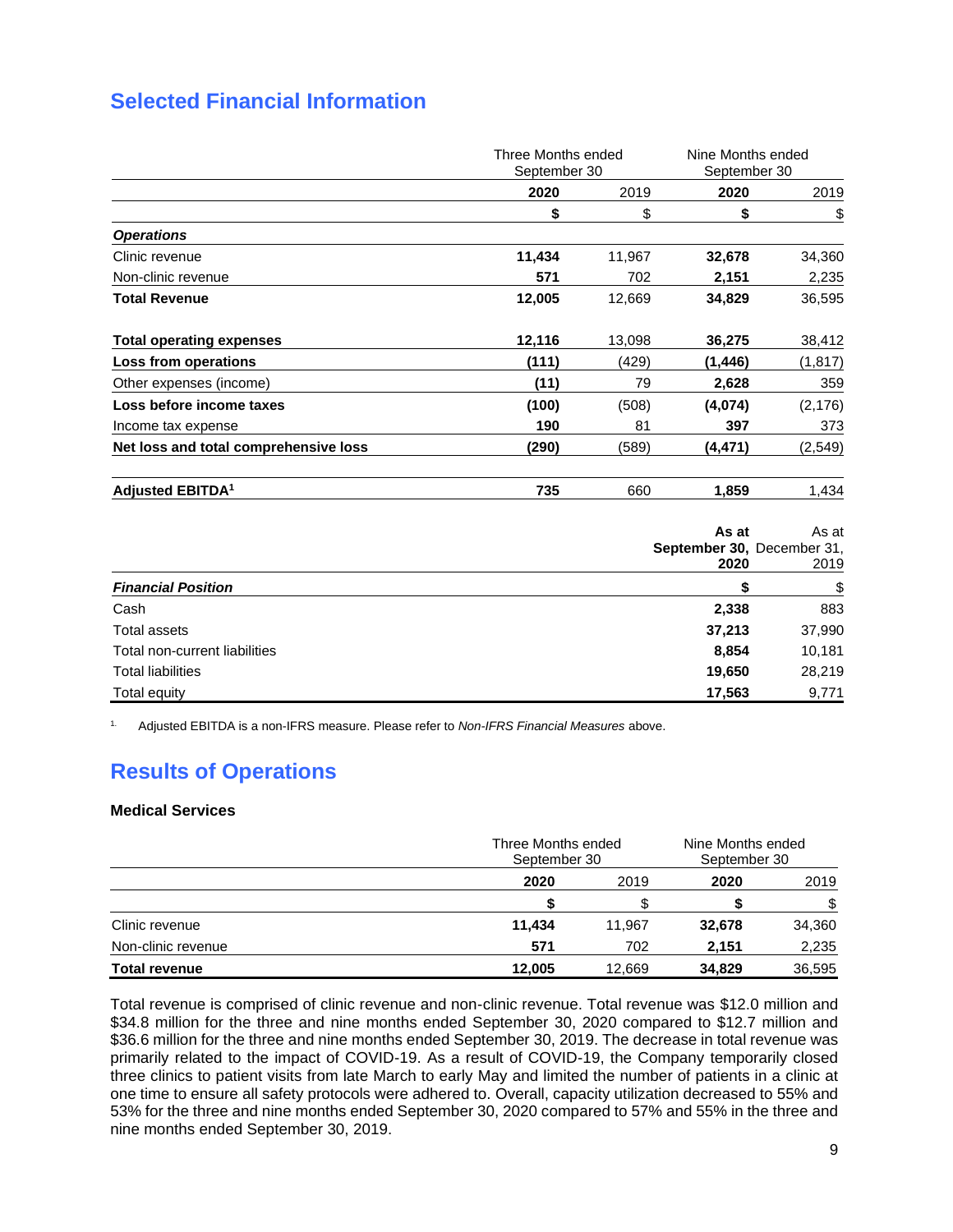#### *Clinic revenue*

Clinic revenue is based on medical services provided by InMedic, CPM and CompreMed. Clinic revenue was \$11.4 million for the three months ended September 30, 2020 compared to \$12.0 million for the three months ended September 30, 2019. The pandemic led to the earlier cancellation of vacation plans for both physicians and staff. August represented the first real window for the Company's staff and physicians to take some vacation time. The Company's capacity utilization was negatively impacted by a large concentration of physician vacation time which, in turn, led to a decrease in revenue in the quarter. In addition, one of the Company's clinics was temporarily closed due to a flood, which also negatively impacted revenue. The Company is working with its insurance provider to recover certain costs during this period.

Clinic revenue was \$32.7 million for the nine months ended September 30, 2020 compared to \$34.4 million for the nine months ended September 30, 2019. The decrease is primarily related to COVID-19, partially offset by a one-time pickup to revenue of \$0.9 million related to the Kaplan board of arbitration award ("Kaplan Award") that increased physician billing fees on services performed in prior years.

#### *Non-clinic revenue*

Non-clinic revenue was \$0.6 million and \$2.2 million for the three and nine months ended September 30, 2020 compared to \$0.7 million and \$2.2 million for the three and nine months ended September 30, 2019. Non-clinic revenue is earned from physician staffing where NeuPath provides physicians for provincial correctional institutions, federal correctional institutions and hospital health departments across Canada, and from contract research services provided to pharmaceutical companies and clinical research organizations. This revenue fluctuates depending on the need for physicians in certain institutions and the timing and enrolment of clinical studies that the Company is working on.

#### **Significant Customers**

Under IFRS 8, *Operating Segments* ("IFRS 8"), major customers are those that account for greater than 10% of the Company's consolidated revenues. The Company has one major customer that accounted for 94% and 93% of the Company's total revenue for the three and nine months ended September 30, 2020 [92% for the three and nine months ended September 30, 2019]. The Company's credit risk is low as its major customer is a government organization.

#### **Operating Expenses**

|                                 | Three Months ended<br>September 30 |              | Nine Months ended<br>September 30 |        |      |
|---------------------------------|------------------------------------|--------------|-----------------------------------|--------|------|
|                                 | 2020                               | 2020<br>2019 |                                   |        | 2019 |
|                                 |                                    |              |                                   |        |      |
| Cost of medical services        | 9,424                              | 10,179       | 27,628                            | 29,341 |      |
| General and administrative      | 1,572                              | 1,406        | 4,480                             | 4,768  |      |
| Occupancy costs                 | 345                                | 370          | 1,011                             | 1,038  |      |
| Depreciation and amortization   | 622                                | 681          | 1,867                             | 1,871  |      |
| Interest cost                   | 153                                | 462          | 1,289                             | 1,394  |      |
| <b>Total operating expenses</b> | 12.116                             | 13.098       | 36,275                            | 38.412 |      |

Total operating expenses were \$12.1 million and \$36.3 million for the three and nine months ended September 30, 2020 compared to \$13.1 million and \$38.4 million for the three and nine months ended September 30, 2019.

#### **Cost of Medical Services**

Cost of medical services was \$9.4 million for the three months ended September 30, 2020 compared to \$10.2 million for the three months ended September 30, 2019. Cost of medical services decreased due to a reduction in medical services revenue and the receipt of CEWS during the quarter. Cost of medical services represented 78.5% (79.6% excluding the impact of CEWS) of total revenues for the three months ended September 30, 2020, an improvement from 80.3% for the three months ended September 30, 2019.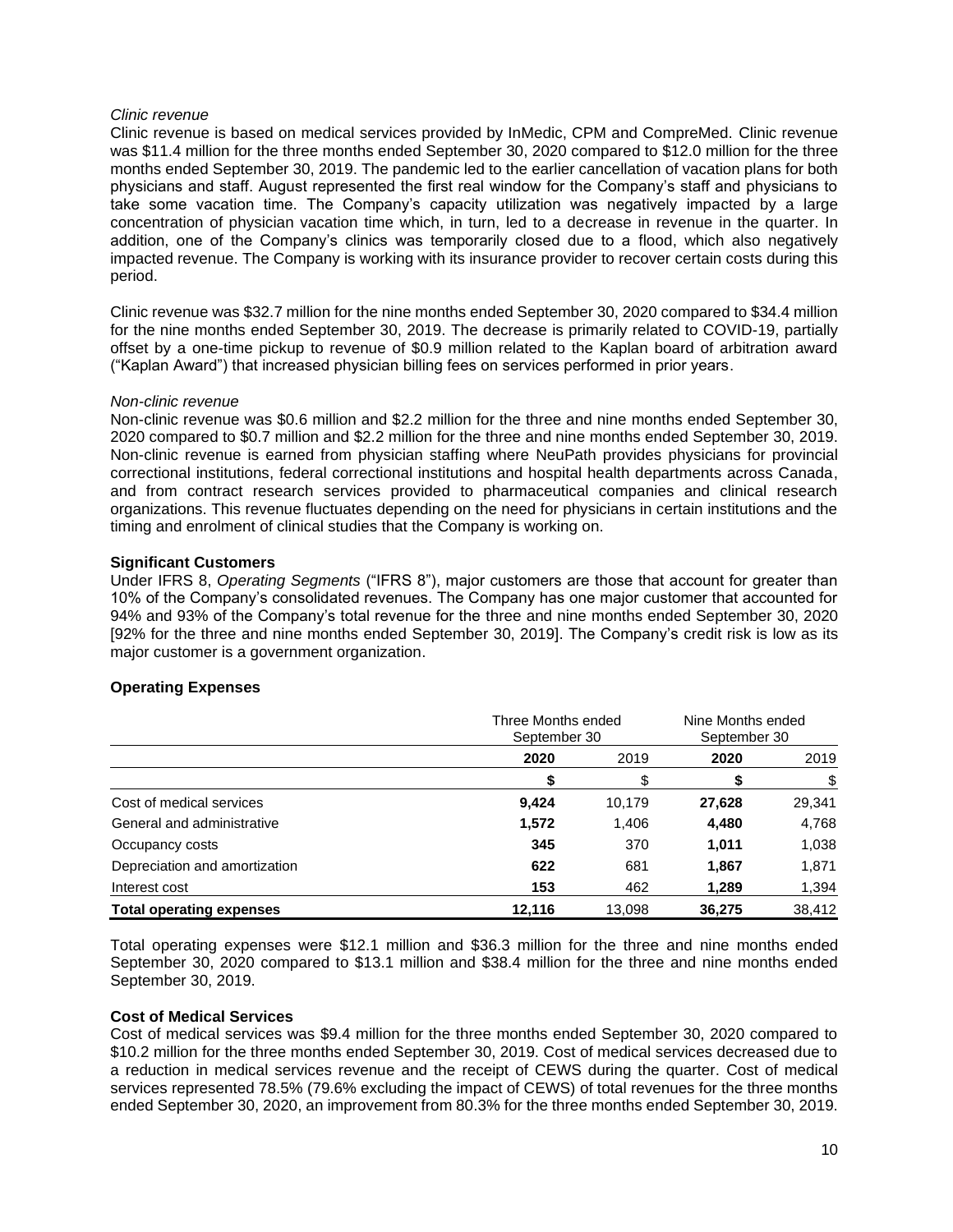Cost of medical services was \$27.6 million for the nine months ended September 30, 2020 compared to \$29.3 million for the nine months ended September 30, 2019. Cost of medical services decreased due to a reduction in medical services revenue, as well as the receipt of CEWS during the period, which have been included as an offset to payroll expense, partially offset by an increase in costs due to COVID-19. The Company incurred additional staffing costs related to COVID-19 to prescreen patients for COVID-19 symptoms prior to appointments, as well as additional costs for personal protection equipment for its staff. Cost of medical services represented 79.3% (80.4% excluding the impact of CEWS) of total revenues for the nine months ended September 30, 2020. Excluding the impact of CEWS, cost of medical services was unchanged at 80.2% from the comparative period.

#### **General and Administrative**

General and administrative ("G&A") expenses increased to \$1.6 million for the three months ended September 30, 2020 compared to \$1.4 million for the three months ended September 30, 2019. The increase was related to an increase in professional fees as the Company is now public, partially offset by CEWS payroll subsidies of \$0.1 million, which was an offset to payroll expenses.

G&A expenses decreased to \$4.5 million for the nine months ended September 30, 2020 compared to \$4.8 million for the nine months ended September 30, 2019. In the current nine-month period, the Company recognized CEWS payroll subsidies of \$0.3 million, which was an offset to payroll expenses. Excluding the impact of CEWS, G&A would have been unchanged at \$4.8 million.

#### **Occupancy Costs**

Occupancy costs were \$0.3 million and \$1.0 million for the three and nine months ended September 30, 2020 compared to \$0.4 million and \$1.0 million for the three and nine months ended September 30, 2019. Occupancy costs represent the costs related to leased and owned facilities. The Company leases eleven facilities and owns one facility.

#### **Depreciation and Amortization**

Depreciation and amortization expenses were \$0.6 million and \$1.9 million for the three and nine months ended September 30, 2020 compared to \$0.7 million and \$1.9 million for the three and nine months ended September 30, 2019.

#### **Interest Cost**

Interest costs were \$0.2 million and \$1.3 million for the three and nine months ended September 30, 2020 compared to \$0.5 million and \$1.4 million for the three and nine months ended September 30, 2019. Interest costs relate to the outstanding debt and interest charges due to accretion of interest related to leases.

#### **Loss from Operations**

Loss from operations was \$0.1 million for the three months ended September 30, 2020 compared to \$0.4 million for the three months ended September 30, 2019. The decrease in loss from operations in the current quarter was related to lower interest costs and CEWS.

Loss from operations was \$1.4 million for the nine months ended September 30, 2020 compared to \$1.8 million for the nine months ended September 30, 2019. The decrease in loss from operations in the current nine-month period was related to the benefit of CEWS, partially offset by the impact of COVID on revenue and cost of medical services in the second quarter of 2020.

#### **Other Expenses (Income)**

|                                       | Three Months ended<br>September 30 |      | Nine Months ended<br>September 30 |      |
|---------------------------------------|------------------------------------|------|-----------------------------------|------|
|                                       | 2020                               | 2019 | 2020                              | 2019 |
|                                       |                                    |      |                                   | \$   |
| Fair value adjustments                |                                    | 93   | 405                               | 401  |
| Finance income                        | (11)                               | (14) | (35)                              | (42) |
| Listing expense and transaction costs | -                                  |      | 2,258                             |      |
| <b>Total other expenses</b>           | (11)                               | 79   | 2,628                             | 359  |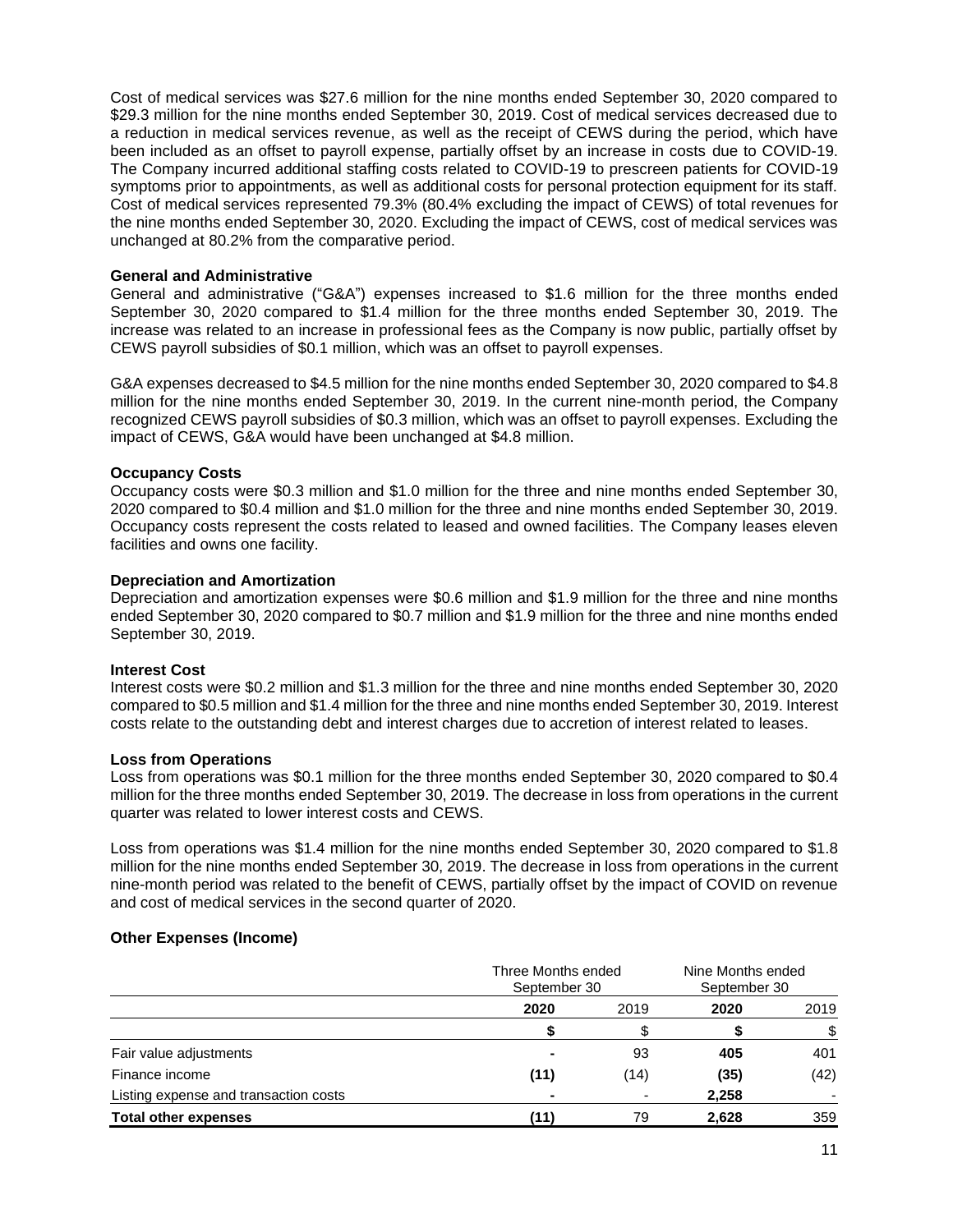## **Fair Value Adjustments**

The Company recognized expenses of \$nil and \$0.4 million for the three and nine months ended September 30, 2020 related to fair value adjustments on the preferred shares and convertible debentures compared to expenses of \$93 and \$0.4 million for the three and nine months ended September 30, 2019. The Company no longer has preferred shares or convertible debentures, these instruments were converted to common shares as part of the Qualifying Transaction.

### **Finance Income**

Finance income was \$11 and \$35 for the three and nine months ended September 30, 2020 compared to \$14 and \$42 for the three and nine months ended September 30, 2019. Finance income relates to accretion on rent receivables related to subleases at its clinical and office locations in Canada.

## **Listing Expense and Transaction Costs**

Listing expense and transaction costs was \$nil and \$2.3 million for the three and nine months ended September 30, 2020 compared to \$nil for the three and nine months ended September 30, 2019. Listing expenses and transaction costs relate to the Qualifying Transaction and includes a \$1.3 million non-cash item that represents the difference between the purchase price and the net assets acquired.

## **Net Loss and Total Comprehensive Loss**

|                                       | Three Months ended<br>September 30 |       | Nine Months ended<br>September 30 |          |  |
|---------------------------------------|------------------------------------|-------|-----------------------------------|----------|--|
|                                       | 2020                               | 2019  | 2020                              | 2019     |  |
|                                       |                                    |       |                                   |          |  |
| Net loss before income taxes          | (100)                              | (508) | (4,074)                           | (2, 176) |  |
| Income tax expense                    | 190                                | 81    | 397                               | 373      |  |
| Net loss and total comprehensive loss | (290)                              | (589) | (4,471)                           | (2, 549) |  |

#### **Income Tax Expense**

Income tax expense was \$0.2 million and \$0.4 million for the three and nine months ended September 30, 2020 compared to \$0.1 million and \$0.4 million for the three and nine months ended September 30, 2019. The Company's income tax expense related to income generated from one of its wholly owned subsidiaries. The Company has available tax losses within its consolidated operations and is assessing its tax structure.

#### **Net Loss and Total Comprehensive Loss**

Net loss and total comprehensive loss was \$0.3 million for the three months ended September 30, 2020 compared to \$0.6 million for the three months ended September 30, 2019. The decrease in net loss during the three months ended September 30, 2020 was related to the decrease in interest cost and CEWS.

Net loss and total comprehensive loss was \$4.5 million for the nine months ended September 30, 2020 compared to \$2.5 million for the nine months ended September 30, 2019. The higher net loss during the nine months ended September 30, 2020 was related to the impact of COVID-19 and listing expense and transaction costs related to the Qualifying Transaction.

#### **Segments**

IFRS 8 requires operating segments to be determined based on internal reports that are regularly reviewed by the chief operating decision maker for the purpose of allocating resources to the segment and assessing its performance. The Company has one operating segment: medical services.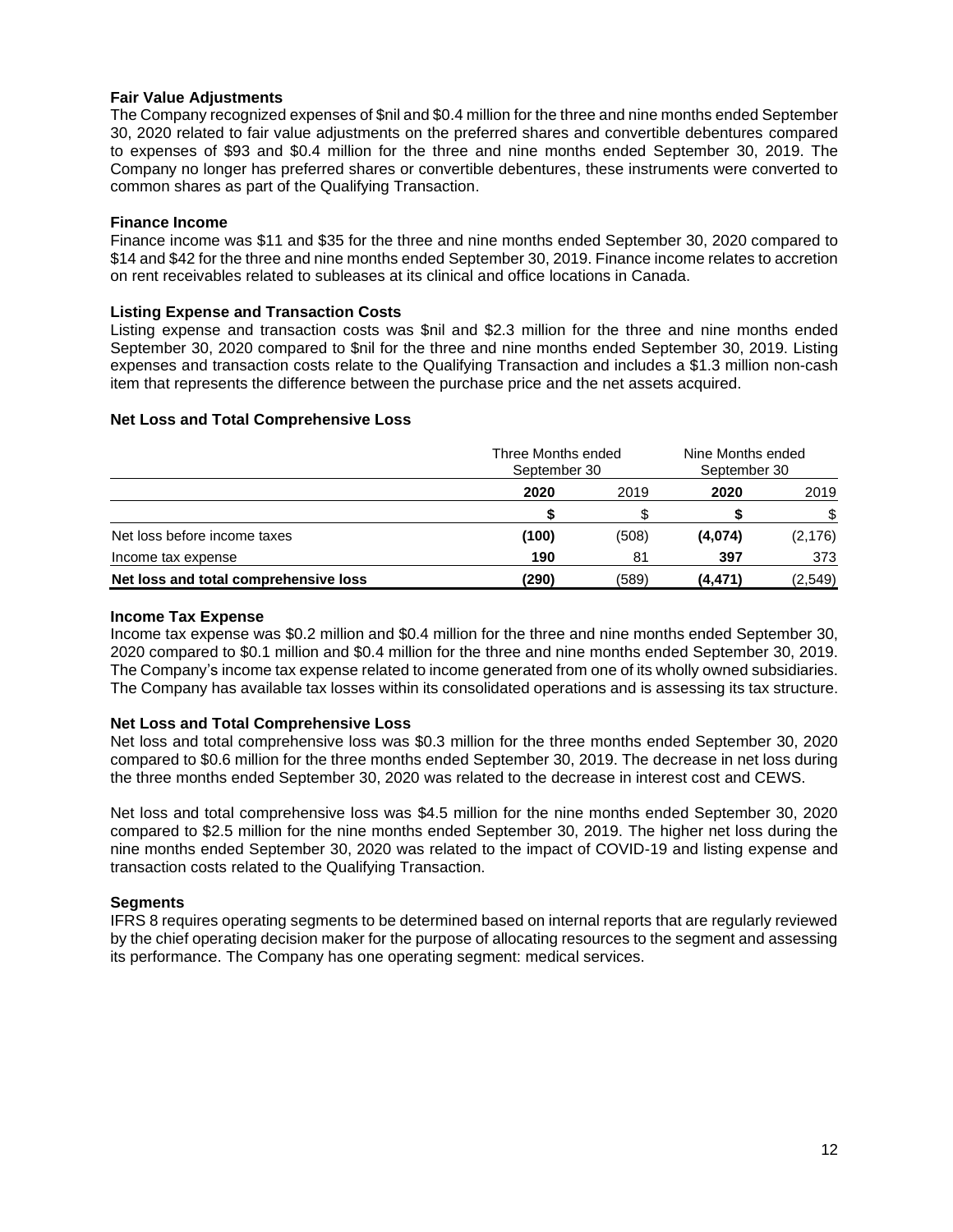# **Liquidity and Capital Resources**

|                                                 | Three Months ended<br>September 30 |       | Nine Months ended<br>September 30 |         |
|-------------------------------------------------|------------------------------------|-------|-----------------------------------|---------|
|                                                 | 2020                               | 2019  | 2020                              | 2019    |
|                                                 | S                                  | \$    | S                                 | \$      |
| Net loss and total comprehensive loss           | (290)                              | (589) | (4, 471)                          | (2,549) |
| Items not involving current cash flows          | 726                                | 994   | 4,855                             | 3,348   |
| Cash provided by operations                     | 436                                | 405   | 384                               | 799     |
| Net change in non-cash working capital          | (938)                              | (651) | 284                               | (2,378) |
| Cash provided by (used in) operating activities | (502)                              | (246) | 668                               | (1,579) |
| Cash provided by (used in) investing activities | (11)                               | (3)   | 2,747                             | (244)   |
| Cash provided by (used in) financing activities | (438)                              | (240) | (1,960)                           | 880     |
| Net change in cash during the period            | (951)                              | (489) | 1,455                             | (943)   |
| Cash, beginning of period                       | 3,289                              | 968   | 883                               | 1,422   |
| Cash, end of period                             | 2,338                              | 479   | 2,338                             | 479     |

## **Cash**

As at September 30, 2020, cash was \$2.3 million compared to \$0.9 million as at December 31, 2019 and \$0.5 million as at September 30, 2019.

#### **Operating Activities**

Cash used in operating activities was \$0.5 million for the three months ended September 30, 2020 compared to \$0.2 million for the three months ended September 30, 2019. The \$0.3 million increase in cash used in operating activities for the three months ended September 30, 2020 related to a working capital investment of \$0.9 million compared to \$0.7 million in the comparative three-month period due to payments made related to legacy working capital and costs related to the Qualifying Transaction.

Cash provided by operating activities was \$0.7 million for the nine months ended September 30, 2020 compared to cash used in operating activities of \$1.6 million for the nine months ended September 30, 2019. The \$2.2 million improvement in cash used in operating activities for the nine months ended September 30, 2020 related to a working capital recovery of \$0.3 million due to an increase in accounts payable and income tax liabilities, partially offset by the collection of accounts receivable compared to a \$2.4 million working capital investment in the comparative nine-month period.

#### **Investing Activities**

Cash used in investing activities was \$11 for the three months ended September 30, 2020 compared to \$3 for the three months ended September 30, 2019. Cash used in investing activities related to the acquisition of equipment for medical clinics.

Cash provided by investing activities was \$2.7 million for the nine months ended September 30, 2020 compared to cash used in investing activities of \$0.2 million for the nine months ended September 30, 2019. Cash provided by investing activities for the nine months ended September 30, 2020 related to cash received by the Company of \$2.8 million upon completion of the Qualifying Transaction, offset by \$37 related to the acquisition of equipment for medical clinics. Cash used in investing activities for the nine months ended September 30, 2019 was related to the acquisition of CompreMed and the acquisition of equipment for medical clinics.

## **Financing Activities**

Cash used in financing activities was \$0.4 million for the three months ended September 30, 2020 compared to \$0.2 million for the three months ended September 30, 2019. Cash used in financing activities for the three months ended September 30, 2020 was related to \$0.4 million in lease obligation payments, partially offset repayments of long-term debt. Cash used in financing activities of \$0.2 million for the three months ended September 30, 2019 was related to \$0.4 million in lease obligation payments and \$0.5 million in scheduled debt payments, partially offset by \$0.6 million in advances from related parties.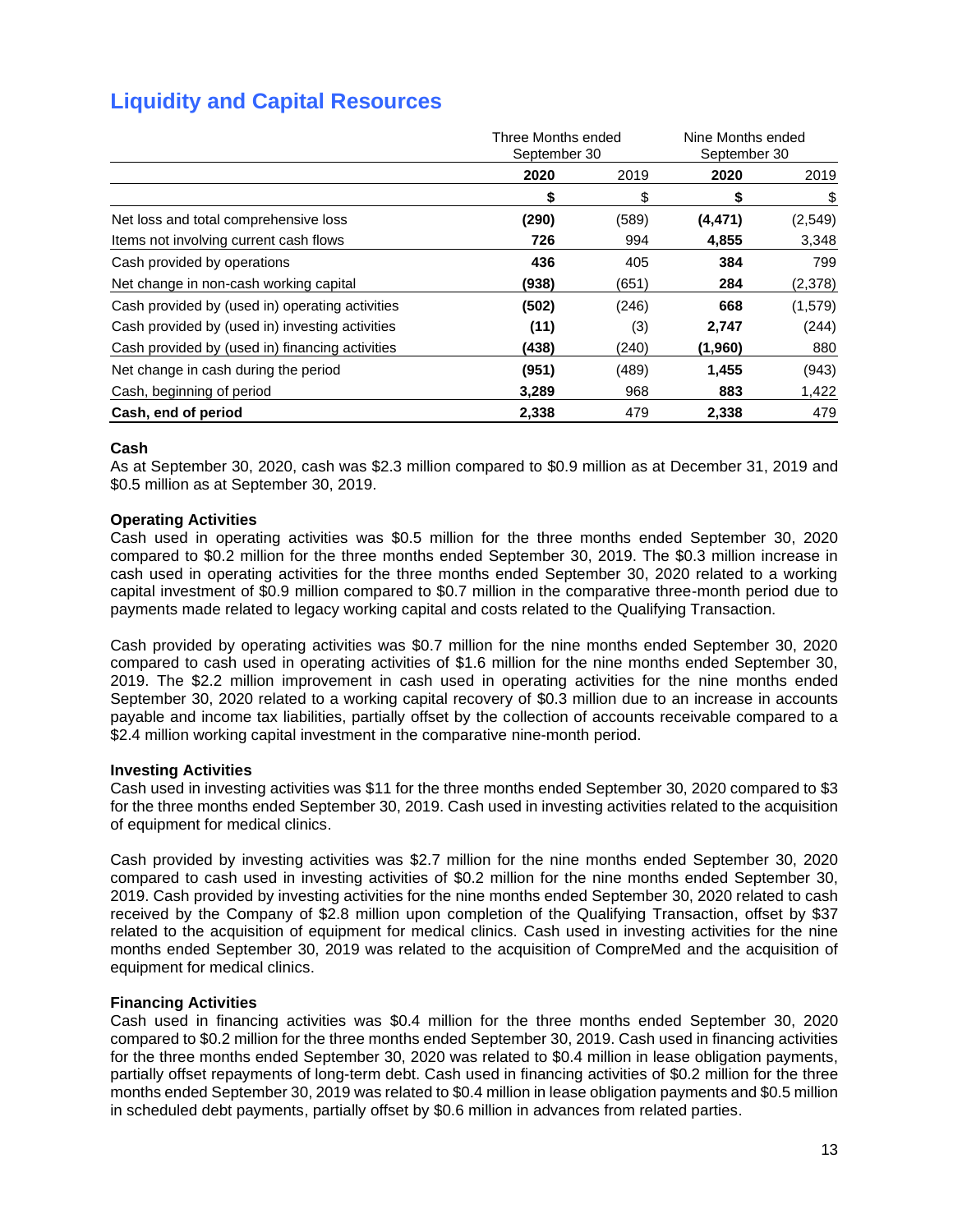Cash used in financing activities was \$2.0 million for the nine months ended September 30, 2020 compared to cash provided by financing activities of \$0.9 million for the nine months ended September 30, 2019. Cash used in financing activities for the nine months ended September 30, 2020 was related to \$1.2 million in lease obligation payments, a \$0.6 million payment for the InMedic acquisition that was deferred for two years as part of the acquisition consideration, and \$0.4 million in scheduled debt payments, partially offset by \$0.1 million in advances of long-term debt. Cash provided by financing activities of \$0.9 million for the nine months ended September 30, 2019 was related to \$2.2 million from the issuance of common shares and advances from related parties of \$0.9 million, partially offset by \$1.2 million in lease obligation payments, and \$1.0 million in scheduled debt payments.

#### **Working Capital**

The Company defines working capital as current assets, less accounts payable and accrued liabilities, provisions, and current income tax liabilities. The Company anticipates that its current working capital and the revenue it expects to generate from its continuing operations will be sufficient to fund operations and working capital needs as currently planned for the next 12 months.

#### **Capital Structure**

The Company's strategy includes organic growth through improved capacity utilization, and growth through strategic acquisition. To execute this strategy, the Company may need to access additional resources under existing loan arrangements or seek alternate sources of financing including through equity issuances.

## **Financial Instruments**

Financial assets and liabilities are recognized when the Company becomes a party to the contractual provisions of the instrument. Financial assets are derecognized when the rights to receive cash flows from the assets have expired or have been transferred and the Company has transferred substantially all risks and rewards of ownership.

Financial assets and liabilities are offset and the net amount is reported in the consolidated statement of financial position when there is a legally enforceable right to offset the recognized amounts and there is an intention to settle on a net basis, or realize the asset and settle the liability simultaneously.

#### *Measurement*

At initial recognition, the Company measures a financial asset or financial liability at its fair value plus or minus, in the case of a financial asset or financial liability not at fair value through profit or loss ("FVTPL"), transaction costs that are directly attributable to the acquisition or issue of the financial asset or financial liability. Transaction costs of financial assets or financial liabilities carried at FVTPL are expensed in profit or loss.

Measurement in subsequent periods depends on the classification of the financial instrument. The Company classifies its financial instruments depending on the purpose for which the instruments were acquired and their characteristics.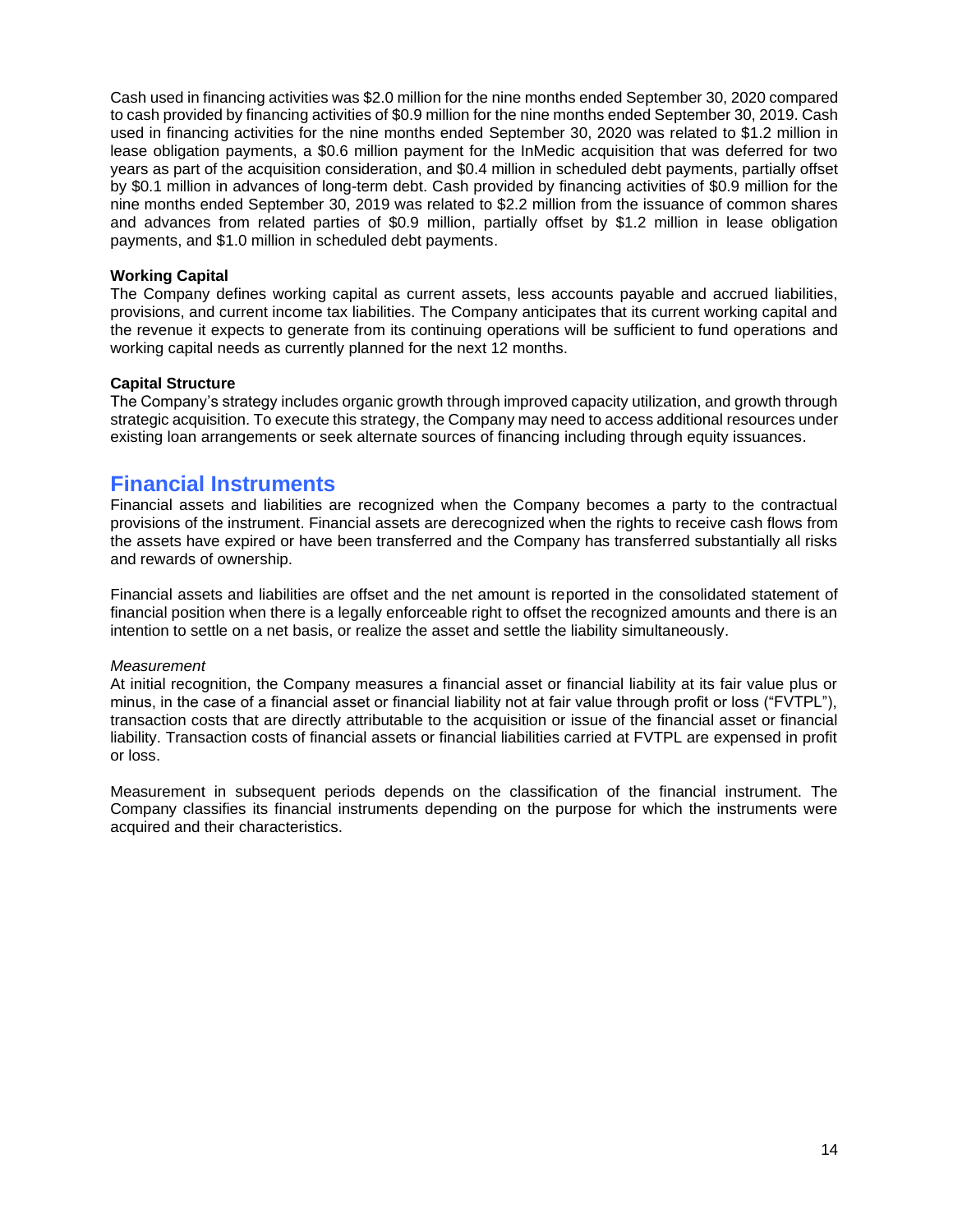The Company has classified its financial instruments as follows:

| <b>Financial instrument</b>              | <b>Classification</b> | <b>Measurement</b> | <b>Fair Value</b><br>Hierarchy |
|------------------------------------------|-----------------------|--------------------|--------------------------------|
|                                          |                       |                    |                                |
| <b>Assets</b>                            |                       |                    |                                |
| Cash                                     | Amortized cost        | Amortized cost     | N/A                            |
| Accounts receivable                      | Amortized cost        | Amortized cost     | N/A                            |
|                                          |                       |                    |                                |
| Liabilities                              |                       |                    |                                |
| Accounts payable and accrued liabilities | Amortized cost        | Amortized cost     | N/A                            |
| Provisions                               | Amortized cost        | Amortized cost     | N/A                            |
| Derivative financial liabilities         | <b>FVTPL</b>          | Fair value         | Level 3                        |
| Conversion feature on preferred shares   | Amortized cost        | Amortized cost     | N/A                            |
| Preferred shares liability               | Amortized cost        | Amortized cost     | N/A                            |
| Due to related parties                   | Amortized cost        | Amortized cost     | N/A                            |
| Long-term debt                           | Amortized cost        | Amortized cost     | N/A                            |
| Convertible debt                         | Amortized cost        | Amortized cost     | N/A                            |

## **Fair values**

IFRS 13, *Fair Value Measurements* requires disclosure of a three-level hierarchy that reflects the significance of the inputs used in making fair value measurements. All assets and liabilities for which fair value is measured or disclosed in the financial statements are categorized within the fair value hierarchy, described as follows, based on the lowest level input that is significant to the fair value measurement as a whole:

- Level 1 Unadjusted quoted prices at the measurement date for identical assets or liabilities in active markets
- Level 2 Observable inputs other than quoted prices in Level 1, such as quoted prices for similar assets and liabilities in active markets; quoted prices for identical or similar assets and liabilities in markets that are not active; or other inputs that are observable or can be corroborated by observable market data
- Level 3 Significant unobservable inputs that are supported by little or no market activity

The Company reviews the fair value hierarchy classification on a quarterly basis. Changes to the ability to observe valuation inputs may result in a reclassification of levels for certain securities within the fair value hierarchy. The Company did not have any transfer of assets and liabilities between Level 1, Level 2 and Level 3 of the fair value hierarchy during the three and nine months ended September 30, 2020 and 2019.

Derivative financial liabilities and conversion feature on preferred shares are classified as Level 3 fair value financial instruments on the fair value hierarchy.

|                               | <b>Derivative Financial</b><br>Liabilities | <b>Conversion</b><br><b>Feature on</b><br><b>Preferred Shares</b> | <b>Total Level 3</b><br><b>Financial</b><br><b>Instruments</b> |
|-------------------------------|--------------------------------------------|-------------------------------------------------------------------|----------------------------------------------------------------|
|                               |                                            |                                                                   |                                                                |
| Balance, December 31, 2019    | 1,175                                      | 236                                                               | 1,411                                                          |
| Fair value adjustments        | 507                                        | 102                                                               | 609                                                            |
| Conversion on Liquidity Event | (1,682)                                    | (338)                                                             | (2,020)                                                        |
| Balance, September 30, 2020   |                                            |                                                                   |                                                                |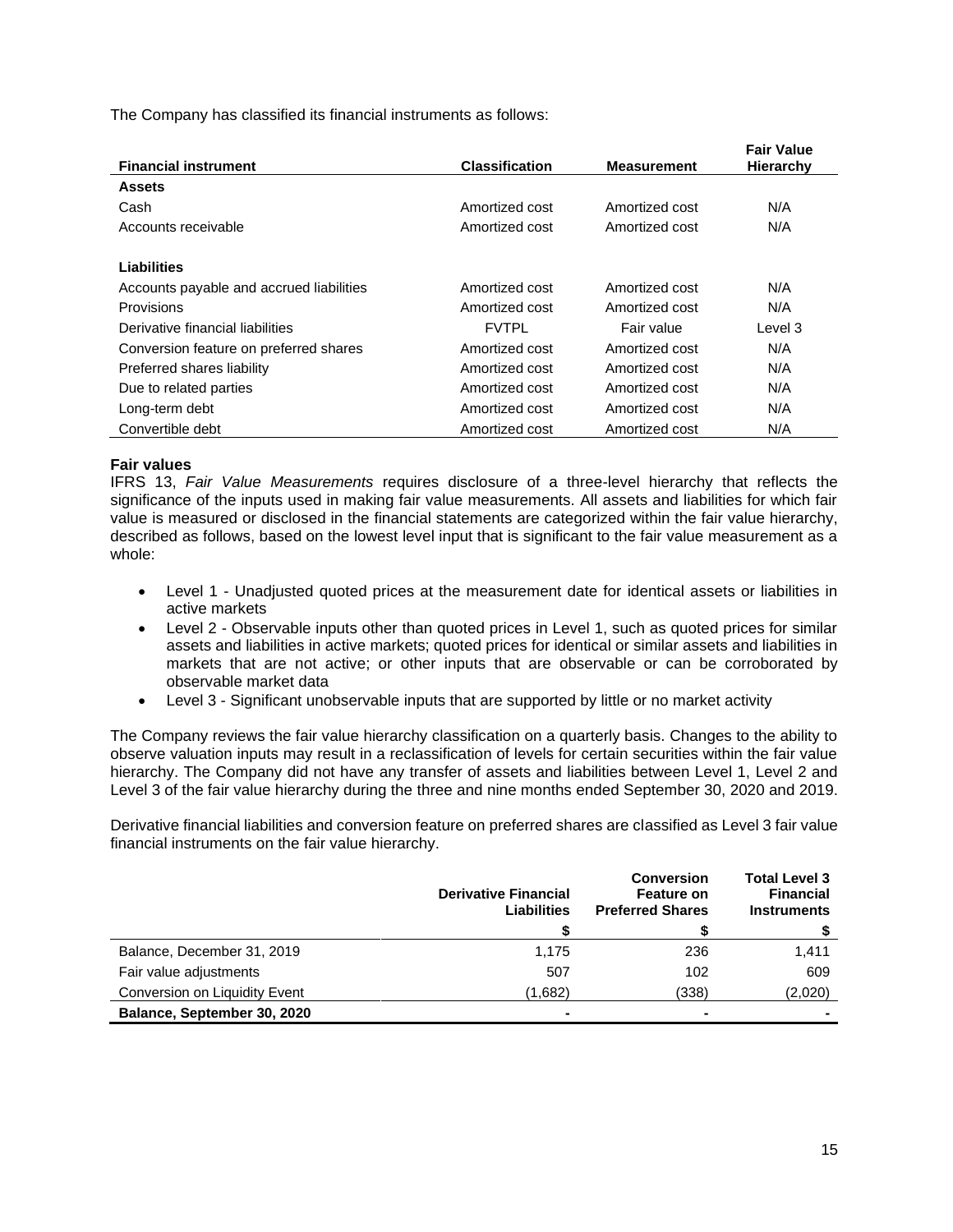## **FINANCIAL RISK MANAGEMENT**

The Company is exposed in varying degrees to a variety of financial instrument related risks. The board of directors of the Company mitigates these risks by assessing, monitoring and approving the Company's risk management process:

### **Credit Risk**

The Company, in the normal course of business, is exposed to credit risk from its customers. Credit risk is the risk of an unexpected loss if a counterparty to a financial instrument fails to meet its contractual obligations. The Company is exposed to credit risk on its cash and accounts receivable. The Company's objective with regards to credit risk in its operating activities is to reduce its exposure to losses. As the Company does not utilize credit derivatives or similar instruments, the maximum exposure to credit risk is the full amount of the carrying value of its cash and accounts receivable.

The Company's cash is held with three financial institutions in various bank accounts. These financial institutions are major banks in Canada, which the Company believes lessens the degree of credit risk.

As a result of COVID-19, the Company has not noted a significant change in the credit risk of its financial instruments.

## **Risk Factors**

The following is a discussion of liquidity risk and market risk and related mitigation strategies that have been identified. This is not an exhaustive list of all risks nor will the mitigation strategies eliminate all risks listed.

## **Liquidity Risk**

Liquidity risk is the risk that the Company will encounter difficulties in meeting its financial liability obligations as they become due. The Company's objective is to provide for expected cash requirements and accommodate for changes in liquidity needs. The Company manages this risk by managing its capital structure through continuous monitoring of its actual and projected cash flows.

As a result of COVID-19, the Company has reviewed the working capital requirements needed for medical supplies and the additional safety protocols that were implemented to comply with guidelines from the Ontario Government. The Company anticipates that its current cash of \$2.3 million as at September 30, 2020, together with the cash flows generated from operations, will be sufficient to execute its current business plan for the next 12 months.

As at September 30, 2020, the Company's financial liabilities had contractual maturities as summarized below:

|                                             |        | <b>Current</b>             |                          | Non-current       |                |
|---------------------------------------------|--------|----------------------------|--------------------------|-------------------|----------------|
|                                             | Total  | Within 12<br><b>Months</b> | 1 to $2$<br>Years        | $2$ to 5<br>Years | > 5 years      |
| Accounts payable and accrued<br>liabilities | 5,515  | 5,515                      | $\overline{\phantom{0}}$ |                   |                |
| Provisions                                  | 225    | 225                        | $\overline{\phantom{0}}$ |                   |                |
| Due to related parties                      | 3,674  | ۰                          | 3,674                    |                   |                |
| Long-term debt                              | 4,637  | 3,391                      | 272                      | 974               |                |
|                                             | 14.051 | 9.131                      | 3,946                    | 974               | $\blacksquare$ |

The Company believes that its current working capital and the net proceeds from financing (See *Significant Transactions - Bought Deal Financing* for additional information relating to the Company's financing) will be sufficient to satisfy its current debt obligations; however, the Company's ability to satisfy its non-current debt obligations will depend principally upon its future operating performance. The Company's inability to generate sufficient cash flow to satisfy its debt service obligations or to refinance its obligations on commercially reasonable terms could materially adversely impact the Company's business, financial condition or operating results.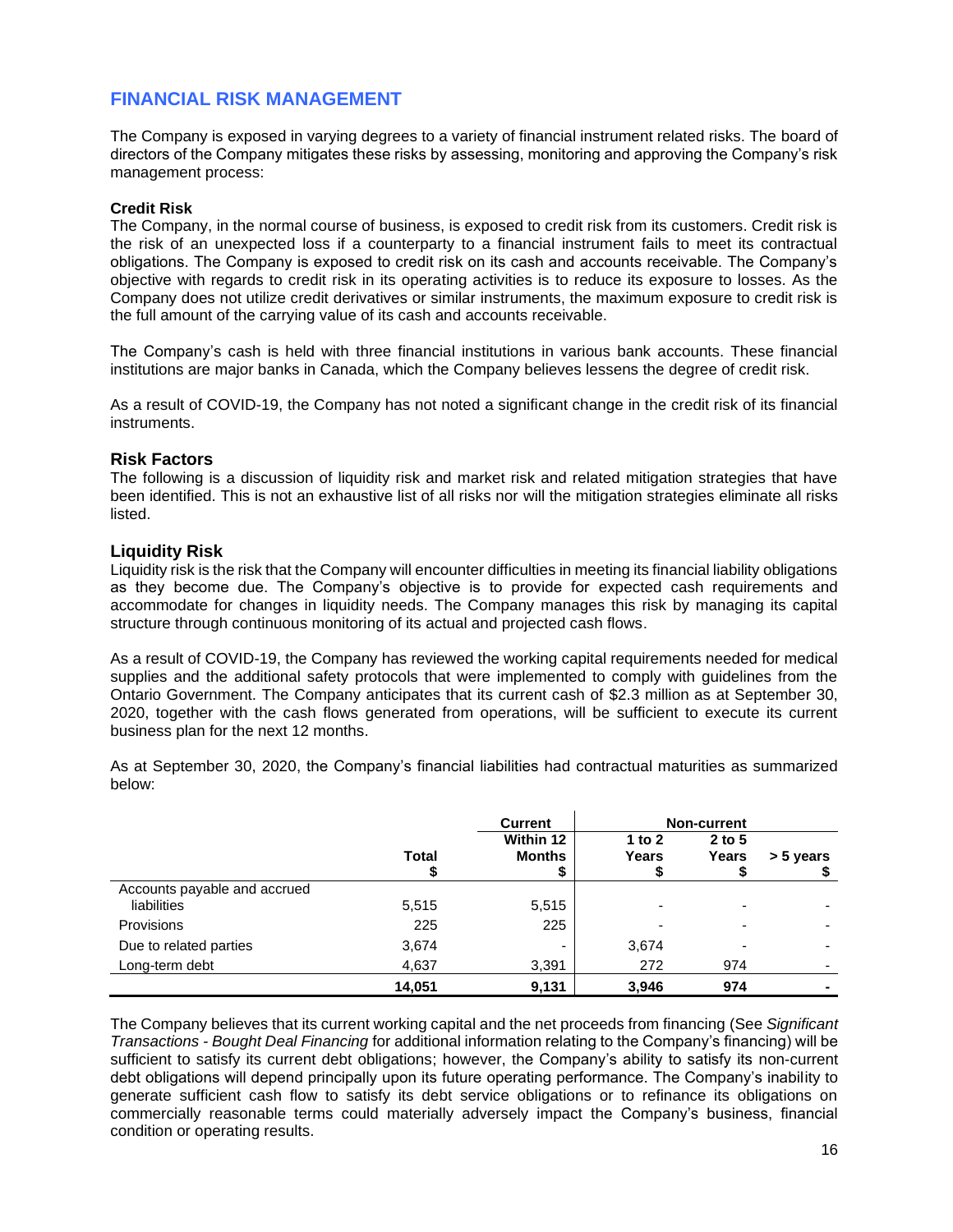## **Interest Rate Risk**

Financial instruments that potentially subject the Company to cash flow interest rate risk are those assets and liabilities with a variable interest rate. Only one of the Company's loan facilities included in long-term debt includes a variable interest rate. Accordingly, with respect to the carrying and fair values of interestbearing liabilities, an assumed 25-basis point increase or decrease in interest rates would not have a significant impact on net loss and comprehensive loss.

Financial assets and financial liabilities that bear interest at fixed rates are subject to fair value interest rate risk. The Company's lease obligations and long-term debt are at fixed rates of interest. Those that are noninterest bearing are carried at amortized cost and calculated using discount rates appropriate to the related debt.

The Company's policy is to minimize interest rate cash flow risk exposures on its long-term financing. The Company's loans and borrowings and lease obligations are at fixed interest rates.

# **Litigation**

From time to time, during the ordinary course of business, the Company may be threatened with, or may be named as, a defendant in various legal proceedings including lawsuits. Such proceedings may include, but are not limited to product liability, personal injury, breach of contract, and lost profits or other consequential damage claims. Currently, there are no material ongoing proceedings.

# **Off-Balance Sheet Arrangements**

The Company does not have any off-balance sheet arrangements.

# **Related Party Transactions**

#### **Loans from Related Parties**

The following related party balances are outstanding as at:

|                                       | <b>September 30, 2020</b> | December 31, 2019 |
|---------------------------------------|---------------------------|-------------------|
|                                       |                           |                   |
| Due to Bloom Burton & Co. Inc.        | 3,631                     | 3,577             |
| Due to Bloom Burton Development Corp. | 43                        | 43                |
| Promissory note                       | $\blacksquare$            | 606               |
|                                       | 3.674                     | 4,226             |

The amount due to Bloom Burton & Co. Inc. ("BBCI"), a shareholder of the Company, is non-interest bearing, unsecured, and due on demand. BBCI has agreed not to call the loan prior to December 31, 2021.

The amount due to Bloom Burton Development Corp. ("BBDC"), a shareholder of the Company, is noninterest bearing, unsecured, and due on demand. BBDC has agreed not to call the loan prior to December 31, 2021.

On February 26, 2018, as part of the acquisition of Renaissance Asset Management (London) Inc., a promissory note in the amount of \$650 was issued to the vendors as part of the purchase consideration. The promissory note bore interest at 4% per annum and had a maturity date of February 26, 2020. A partial repayment was made against the promissory note during the year ended December 31, 2019 in the amount of \$80. During the three months ended March 31, 2020, the remaining balance of the promissory note was paid in full.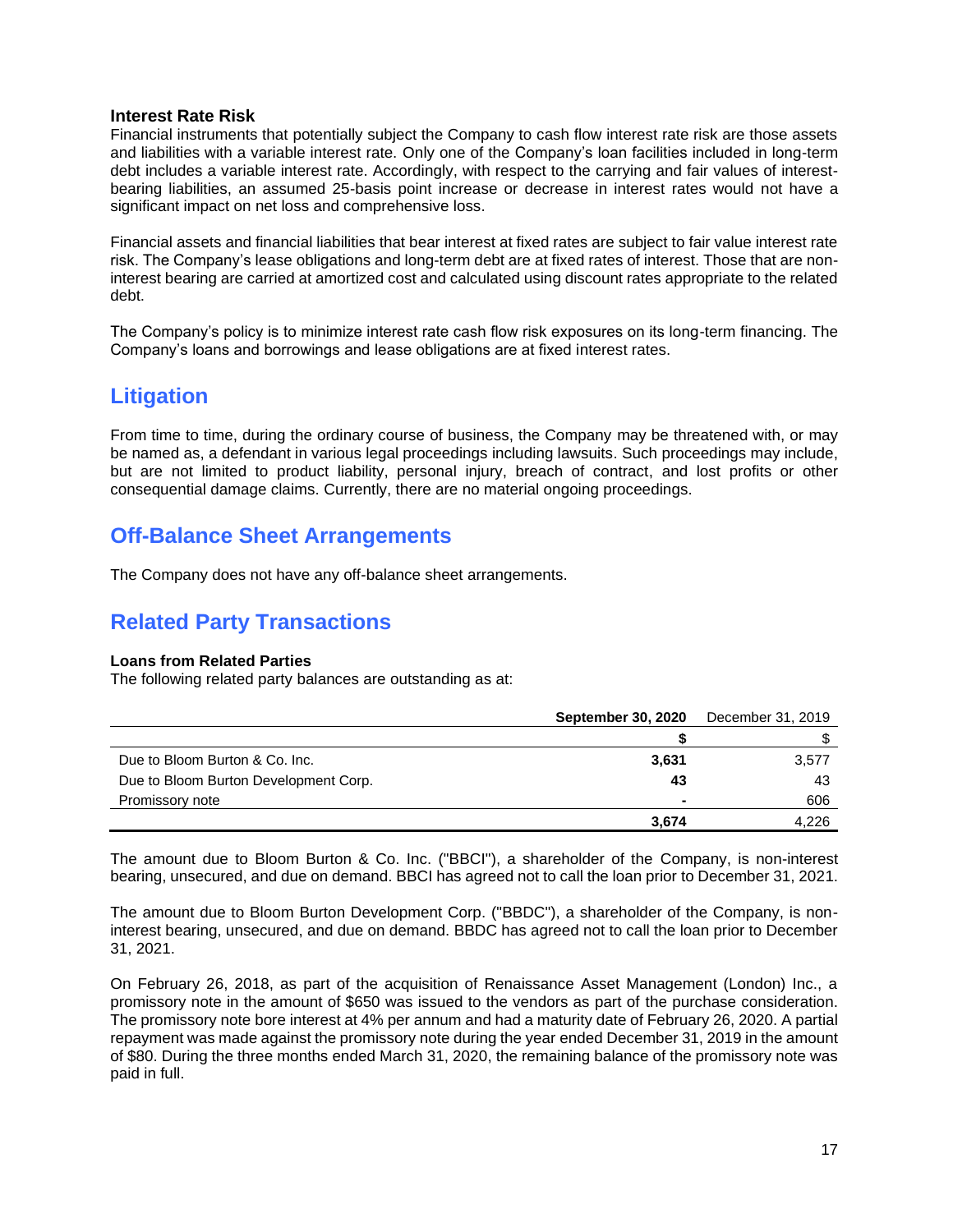# **Outstanding Share Data**

As of the date hereof, the Company has (i) 41,843,446 common shares (ii) 28,906,653 common share purchase warrants (with strike prices ranging from \$0.001 to \$2.00 per common share), (iii) 198,175 restricted share units (all unvested), and (iv) 1,921,030 stock options (of which 477,585 have vested), issued and outstanding.

In connection with the Qualifying Transaction, the Company issued (on a post-Consolidation basis): (i) 24,633,946 common shares, (ii) 21,136,253 common share purchase warrants, and (iii) 1,075,000 stock options.

On November 13, 2020, the Company closed a bought deal financing. The Company issued a total of 13,340,000 common shares and 6,670,000 common share purchase warrants of the Company. In connection with the bought deal, the underwriters were issued 800,400 agent's warrants (See *Significant Transactions - Bought Deal Financing*).

#### **Prior Securities of 257**

Prior to the completion of the Qualifying Transaction, 257 had 835,000 preferred shares issued and outstanding. Pursuant to the Qualifying Transaction, such preferred shares and all accrued and unpaid dividends thereon were converted into common shares of 257 pursuant to the terms thereof and subsequently exchanged for common shares of the Company. 1,351,796 common shares of the Company (on a post-Consolidation basis) were issued to prior holders of preferred shares of 257 in connection with the Qualifying Transaction.

Prior to the completion of the Qualifying Transaction, 257 had \$4,165 of convertible debentures outstanding. Pursuant to the Qualifying Transaction, the principal sum and all accrued and unpaid interest outstanding of the convertible debentures was converted into common shares of 257 pursuant to the terms thereof and subsequently exchanged for common shares of the Company. 6,724,691 common shares of the Company (on a post-Consolidation basis) were issued to prior holders of convertible debentures of 257 in connection with the Qualifying Transaction.

# **Critical Accounting Policies and Estimates**

The preparation of the Consolidated Financial Statements in conformity with IFRS requires management to make estimates and assumptions at the date of the Consolidated Financial Statements that affect the reported amounts of assets and liabilities, the disclosure of contingent assets and liabilities and the reported amounts of revenue and expenses during the reporting periods. Management has identified accounting estimates that it believes are most critical to understanding the Consolidated Financial Statements and those that require the application of management's most subjective judgments, often requiring the need to make estimates about the effect of matters that are inherently uncertain and may change in subsequent periods. The Company's actual results could differ from these estimates and such differences could be material. All significant accounting policies are disclosed in Note 4, *IFRS 16 – Leases* and Note 5, *Summary of Significant Accounting Policies* of the Company's Consolidated Financial Statements for the year ended December 31, 2019*.*

The Company adopted certain new standards, interpretations, amendments and improvements to existing standards that were issued by the IASB or IFRS Interpretations Committee and are mandatory for fiscal periods beginning on or after January 1, 2020, which did not have a significant impact on the Company's Condensed Consolidated Interim Financial Statements for the three and nine months ended September 30, 2020.

# **Risk Factors**

The Company is exposed to a variety of known and unknown risks in the pursuit of its strategic objectives. The impact of any risk may adversely affect, among other things, the Company's business, reputation, financial condition, results of operations and cash flows, which may affect the market price of its securities.